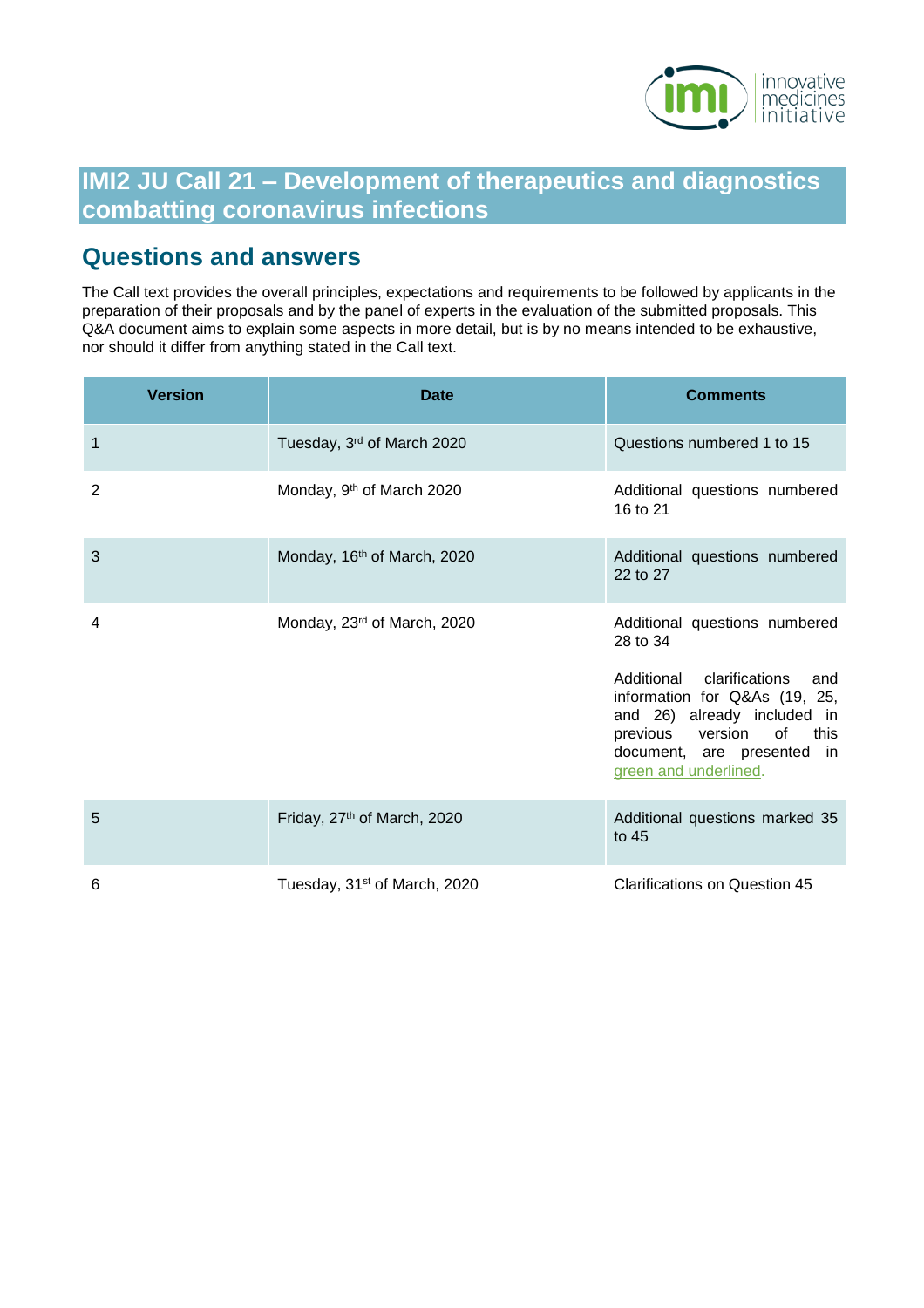

# Table of Contents

| 1.  |                                                                                                                                                                                                                                                                                                                                                                                                                                                    |  |
|-----|----------------------------------------------------------------------------------------------------------------------------------------------------------------------------------------------------------------------------------------------------------------------------------------------------------------------------------------------------------------------------------------------------------------------------------------------------|--|
| 2.  |                                                                                                                                                                                                                                                                                                                                                                                                                                                    |  |
| 3.  | All proposals submitted under this Call and evaluated above the threshold will be ranked in one single list.<br>Proposals will be invited in order of ranking to prepare a Grant Agreement within the limits of the available                                                                                                                                                                                                                      |  |
| 4.  |                                                                                                                                                                                                                                                                                                                                                                                                                                                    |  |
| 5.  |                                                                                                                                                                                                                                                                                                                                                                                                                                                    |  |
| 6.  |                                                                                                                                                                                                                                                                                                                                                                                                                                                    |  |
| 7.  | Do I need a contributing partner, i.e. providing an in-kind contribution, in my consortium? Can beneficiaries<br>eligible to receive funding instead reduce the funding requested and contribute to the total project cost                                                                                                                                                                                                                         |  |
| 8.  |                                                                                                                                                                                                                                                                                                                                                                                                                                                    |  |
| 9.  | What is an IMI2 JU Associated Partner and what organisations can become Associated Partners? Can the<br>process of becoming an IMI2 JU Associated Partner be concluded AFTER submission of a proposal, e.g.                                                                                                                                                                                                                                        |  |
| 10. |                                                                                                                                                                                                                                                                                                                                                                                                                                                    |  |
| 11. |                                                                                                                                                                                                                                                                                                                                                                                                                                                    |  |
| 12. | Are there any special provisions regarding the Intellectual Property (IP) regime under the IMI2 JU Call 21?                                                                                                                                                                                                                                                                                                                                        |  |
|     | 13. Are there any conditions on data management and dissemination within the IMI2 JU Call 21?  10                                                                                                                                                                                                                                                                                                                                                  |  |
|     | 14. Which rules apply to the UK legal entities joining a proposal under the IMI2 JU Call 21?  10                                                                                                                                                                                                                                                                                                                                                   |  |
|     |                                                                                                                                                                                                                                                                                                                                                                                                                                                    |  |
|     | 15. Is the development of a COVID 19 test and POC system eligible for an IMI grant application? 11                                                                                                                                                                                                                                                                                                                                                 |  |
|     |                                                                                                                                                                                                                                                                                                                                                                                                                                                    |  |
| 17. |                                                                                                                                                                                                                                                                                                                                                                                                                                                    |  |
| 18. | Is a consortium made of research institutions, SMEs and medical centres belonging to three different EU                                                                                                                                                                                                                                                                                                                                            |  |
|     | 19. Who is expected to drive the process of assembling a consortium and an application for the single-stage<br>call? Will the reference person be a Coordinator, academic or SME, let's say in the "public" side, or a<br>project Leader in the EFPIA/private domain? An entity willing to participate as a beneficiary, to whom has<br>to address its contribution offer? One in the public domain possibly acting as a coordinator, or and EFPIA |  |
| 20. |                                                                                                                                                                                                                                                                                                                                                                                                                                                    |  |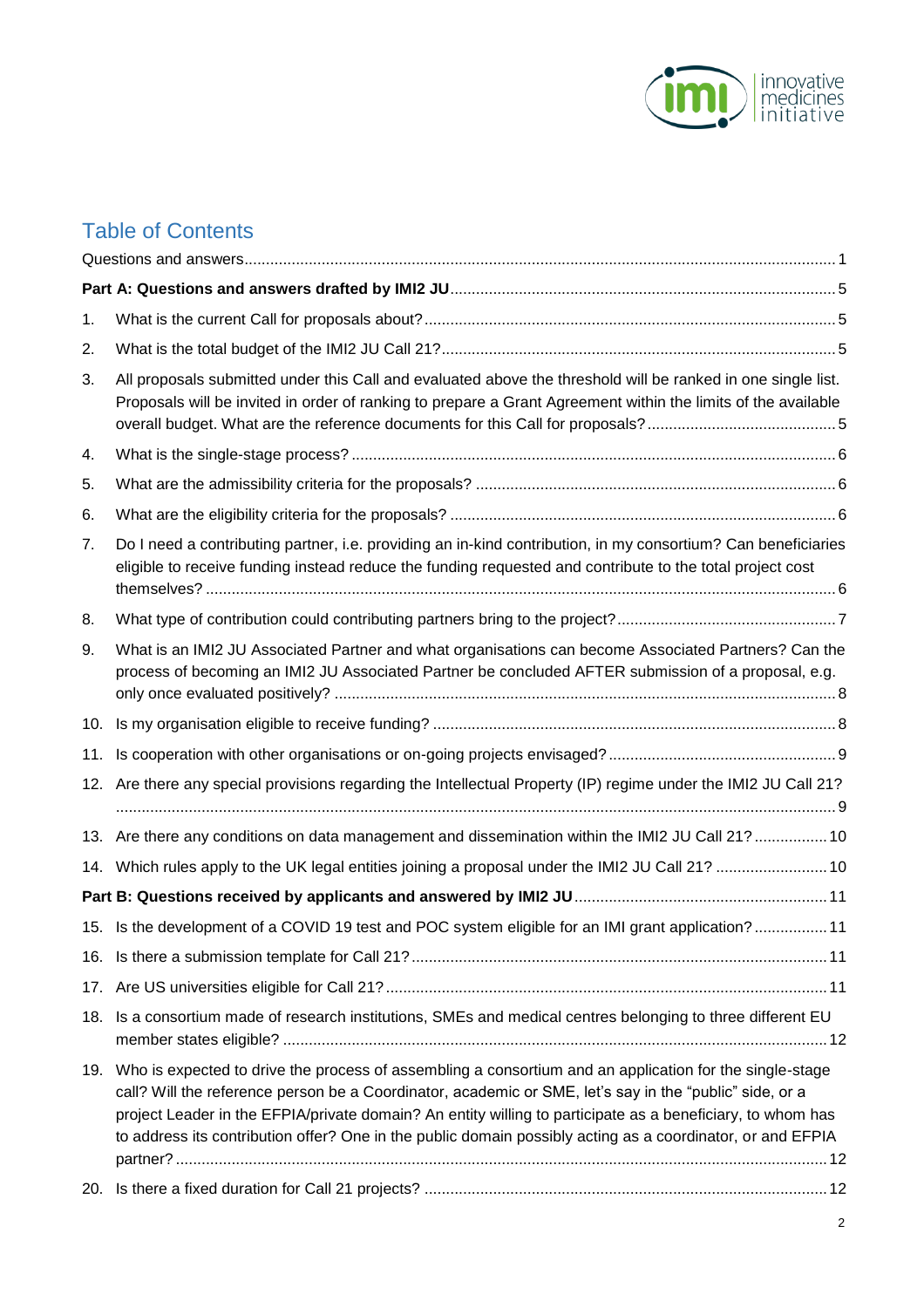

| 21. | Is there a functional mailbox for the applicants to contact companies interested in joining an applicant                                                                                                                                                                                                                                                                                                                                               |  |
|-----|--------------------------------------------------------------------------------------------------------------------------------------------------------------------------------------------------------------------------------------------------------------------------------------------------------------------------------------------------------------------------------------------------------------------------------------------------------|--|
|     |                                                                                                                                                                                                                                                                                                                                                                                                                                                        |  |
| 23. |                                                                                                                                                                                                                                                                                                                                                                                                                                                        |  |
| 24. | We are preparing a consortium for the coronavirus IMI call, and are wondering about the budget, could                                                                                                                                                                                                                                                                                                                                                  |  |
| 25. |                                                                                                                                                                                                                                                                                                                                                                                                                                                        |  |
| 26. | What is the required TRL (Technology Readiness Level) to enter the proposal? Is there a start TRL level                                                                                                                                                                                                                                                                                                                                                |  |
| 27. |                                                                                                                                                                                                                                                                                                                                                                                                                                                        |  |
| 28. | Is it up to the consortium to decide how to split the grant between partners or are there any limitations? . 14                                                                                                                                                                                                                                                                                                                                        |  |
| 29. | Are non-EU in-kind-contributions allowed in Call 21? If yes, is there a maximum per project? Will it affect<br>negatively the evaluation score if the project includes a high number of non-EU in-kind-contributions?15                                                                                                                                                                                                                                |  |
| 30. |                                                                                                                                                                                                                                                                                                                                                                                                                                                        |  |
| 31. |                                                                                                                                                                                                                                                                                                                                                                                                                                                        |  |
| 32. |                                                                                                                                                                                                                                                                                                                                                                                                                                                        |  |
| 33. | My proposal covers the development of a potential therapeutic against the novel coronavirus disease                                                                                                                                                                                                                                                                                                                                                    |  |
|     |                                                                                                                                                                                                                                                                                                                                                                                                                                                        |  |
| 35. | If Call 21 requires open access and data sharing within 30 days, how do we ensure IP protection as we                                                                                                                                                                                                                                                                                                                                                  |  |
| 36. |                                                                                                                                                                                                                                                                                                                                                                                                                                                        |  |
| 37. | As I understand after reading all the information, we need to submit only the application through the<br>Funding and Tenders portal with no additional documents. Do we need to provide at this stage (with the                                                                                                                                                                                                                                        |  |
|     | 38. I am a bit unsure which template to use for this application as it is single stage and involves a clinical trial                                                                                                                                                                                                                                                                                                                                   |  |
|     | 39. I am working on a proposal for IMI-2 call 21, but in order to make my project more complete I would like to<br>perform some regulatory preclinical test. Could you please be so kind to let me know if this contribution<br>could be performed by sub-contractors, and if yes what is the maximum admissible cost for a                                                                                                                            |  |
|     | 40. I have read that the minimum requirement is three partners from 3 different European countries. How are<br>the requirements in regards to numbers of partners from the same country, is there a limit? 20                                                                                                                                                                                                                                          |  |
| 41. | Data sharing versus intellectual property (IP) rights protection Within publicized documentation it is stated<br>that beneficiaries in grants awarded under this topic must make available their research data, at the latest<br>within 30 days after it has been generated. What kind of data the beneficiary is obligate to publicize and is<br>it up to beneficiary decision which data cannot be shared due to IP rights protection? How, with the |  |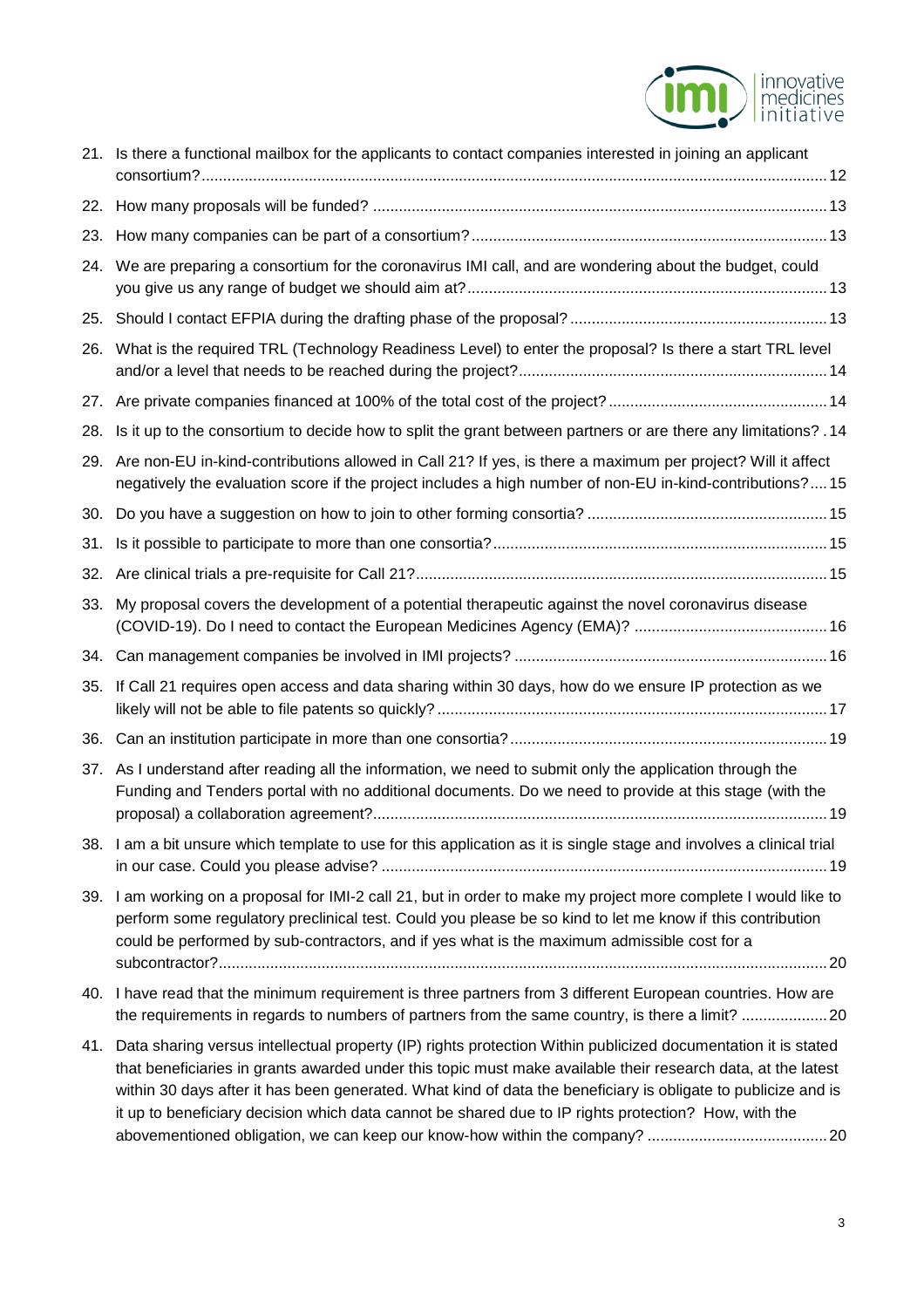

| 42. The applicants are advised to have a contributing partner, i.e. an EFPIA company or affiliated entity, or an<br>IMI2 JU Associate Partner contributing in-kind as part of consortium. What (estimated percentage of                                                                                                            |
|------------------------------------------------------------------------------------------------------------------------------------------------------------------------------------------------------------------------------------------------------------------------------------------------------------------------------------|
| 43. I was wondering about the number of winning consortia (and their average expected budgets) in order to<br>put together a consortium. It's not clear from the call whether there will be one or several winning<br>proposals and whether the 45m euros will be granted to one or several consortia. This is will be critical in |
|                                                                                                                                                                                                                                                                                                                                    |
| 45. In the eForms the row of Partner 1 (Coordinator) is different from the other rows: - in the column "I" the                                                                                                                                                                                                                     |

Reimbursement rate is "0" and it is not fillable - [the overheads are not calculated and so this cost remains](#page-22-1)  "0" - [the total of the costs that I enter \(Personnel and Other direct costs\) automatically appears in the](#page-22-1)  [columns reserved for EFPIA and associated partners.................................................................................23](#page-22-1)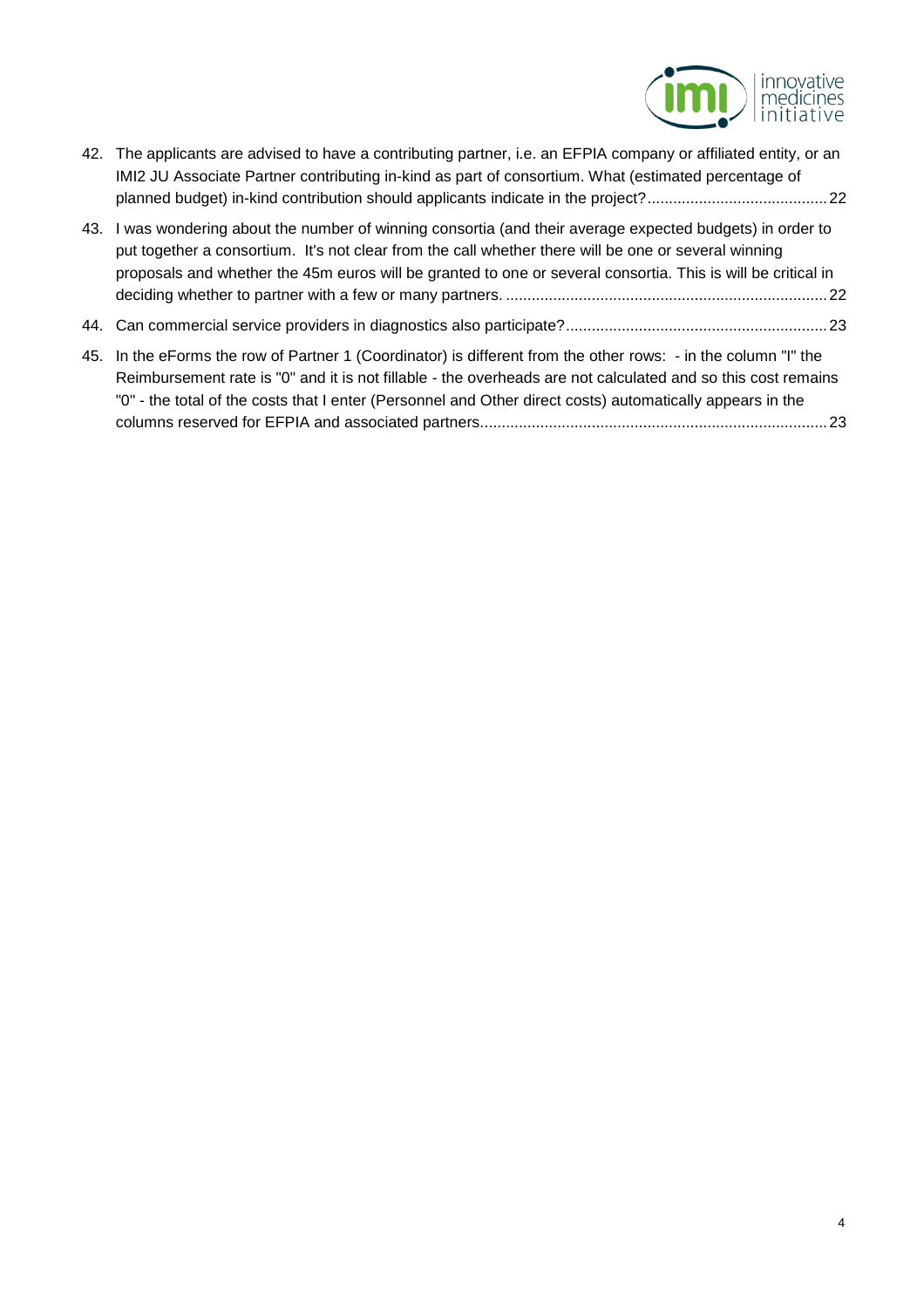

# <span id="page-4-0"></span>**Part A: Questions and answers drafted by IMI2 JU**

#### <span id="page-4-1"></span>**1. What is the current Call for proposals about?**

Considering the public health and humanitarian implications of the COVID-19 outbreak, there is a need for all stakeholders across the public and private sectors to collaborate in global efforts to care for those affected, contain the outbreak, and develop the much-needed resources to prepare for the future. This Call presents an opportunity offered by the Innovative Medicines Initiative 2 Joint Undertaking (IMI2 JU) to support collaborations of private companies, academia, international organisations, public bodies etc. to accelerate the development of therapeutics and diagnostics to tackle the current and future outbreaks.

In order to avoid duplication with other initiatives and due to several recent announcements regarding novel coronavirus vaccine development, IMI2 JU has decided to exclude vaccine development from the scope of this Call.

### <span id="page-4-2"></span>**2. What is the total budget of the IMI2 JU Call 21?**

Applicant consortia will be competing for the maximum total financial contribution from IMI2 JU of EUR 45 000 000.

Within this budgetary envelope, each proposal must include a sound justification of the requested IMI2 JU financial contribution. This should take into account the proposed in-kind contributions from contributing partners that will complement the IMI2 JU financial contribution, i.e. EFPIA<sup>1</sup> constituents or affiliated entities and/or, when relevant, IMI2 Associated Partners (see question 9 on the IM2 JU Associated Partners).

<span id="page-4-3"></span>**3. All proposals submitted under this Call and evaluated above the threshold will be ranked in one single list. Proposals will be invited in order of ranking to prepare a Grant Agreement within the limits of the available overall budget. What are the reference documents for this Call for proposals?** 

Applicants are encouraged to study in detail the Call text as well as the following documents:

**H2020 Rules for Participation**<sup>2</sup>

l

- **Parts A, B and C of the General Annexes to the H2020 Work Programme 2018-2020**<sup>3</sup>
- IMI2 JU Commission Delegated Regulation<sup>4</sup>
- IMI2 JU Manual for submission, evaluation, and grant award<sup>5</sup>
- IMI2 JU Research and Innovation Actions Evaluation criteria<sup>5</sup>
- IMI2 JU Research and Innovation Actions (RIA/IA) Proposal template<sup>6</sup>

For further questions, applicants may contact IMI2 JU at applicants@imi.europa.eu

<sup>1</sup> EFPIA is the European Federation of Pharmaceutical Industries and Association[s www.efpia.eu](http://www.efpia.eu/) 

<sup>2</sup> [http://ec.europa.eu/research/participants/data/ref/h2020/legal\\_basis/rules\\_participation/h2020-rules-participation\\_en.pdf](http://ec.europa.eu/research/participants/data/ref/h2020/legal_basis/rules_participation/h2020-rules-participation_en.pdf)

<sup>3</sup> [https://ec.europa.eu/research/participants/data/ref/h2020/other/wp/2018-2020/annexes/h2020-wp1820-annex-ga\\_en.pdf](https://ec.europa.eu/research/participants/data/ref/h2020/other/wp/2018-2020/annexes/h2020-wp1820-annex-ga_en.pdf)

<sup>4</sup> [http://eur-lex.europa.eu/legal-content/EN/TXT/?uri=OJ:JOL\\_2014\\_174\\_R\\_0003](http://eur-lex.europa.eu/legal-content/EN/TXT/?uri=OJ:JOL_2014_174_R_0003)

<sup>5</sup> [https://www.imi.europa.eu/sites/default/files/uploads/documents/reference-documents/IMI2\\_EvaluationForm\\_RIA-IA\\_v1.5\\_EN.pdf](https://www.imi.europa.eu/sites/default/files/uploads/documents/reference-documents/IMI2_EvaluationForm_RIA-IA_v1.5_EN.pdf)

<sup>6</sup> [https://www.imi.europa.eu/sites/default/files/uploads/documents/apply-for-funding/call-documents/imi2/IMI2\\_ProposalTemplate\\_RIA-](https://www.imi.europa.eu/sites/default/files/uploads/documents/apply-for-funding/call-documents/imi2/IMI2_ProposalTemplate_RIA-IA_SingleStage_Stage2of2_v1.5_Word.docx)[IA\\_SingleStage\\_Stage2of2\\_v1.5\\_Word.docx](https://www.imi.europa.eu/sites/default/files/uploads/documents/apply-for-funding/call-documents/imi2/IMI2_ProposalTemplate_RIA-IA_SingleStage_Stage2of2_v1.5_Word.docx)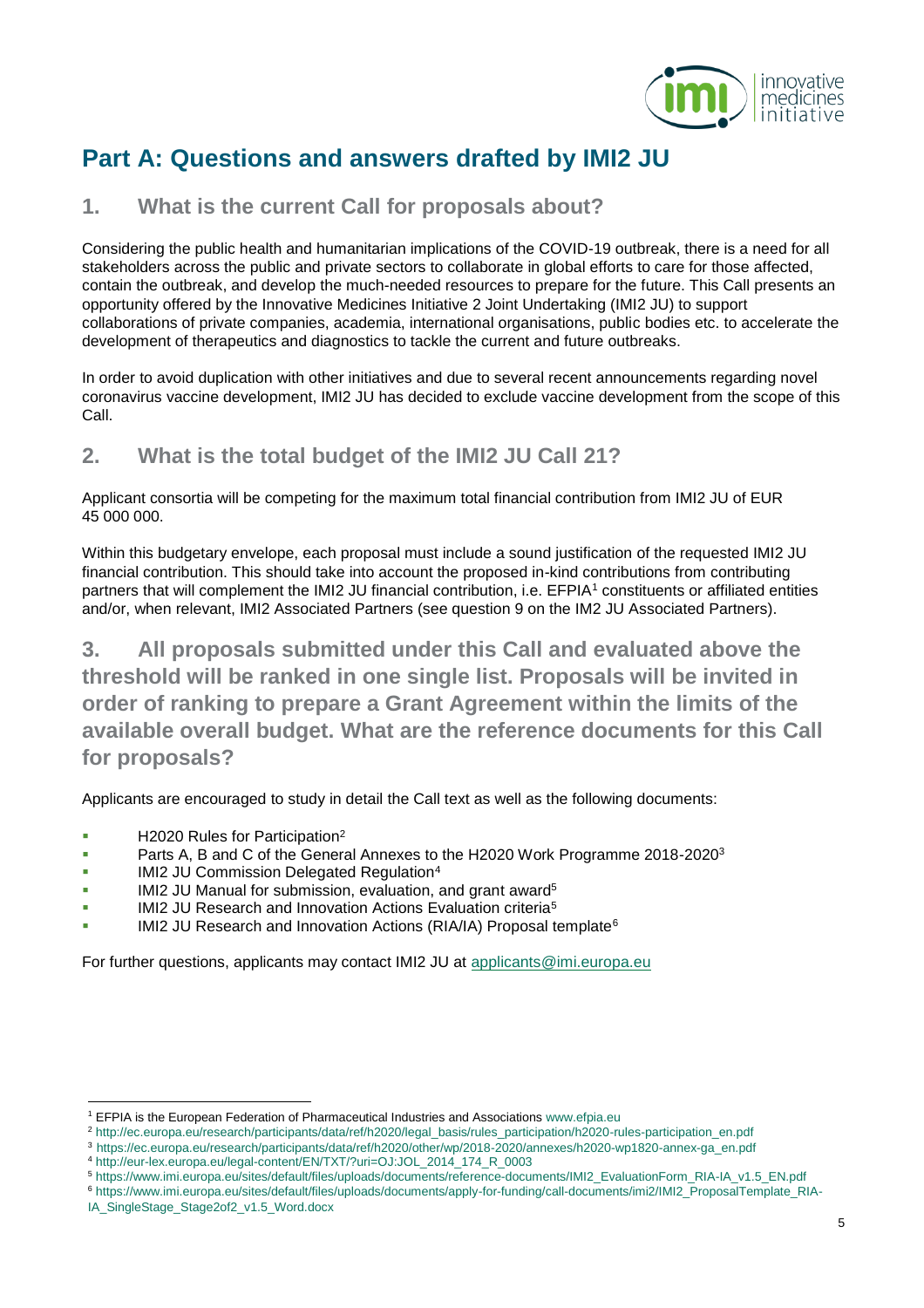

#### <span id="page-5-0"></span>**4. What is the single-stage process?**

The single-stage submission scheme requires that applicants submit a proposal (max. 70 pages – see IMI2 RIA/IA Proposal Template) for the one and only evaluation stage. Proposals will be submitted by consortia composed of applicants requesting IMI2 JU funding and of contributing partners.

The proposals will be evaluated by independent experts, and the results of this evaluation will be communicated to the consortia. Successful consortia will be invited to prepare a Grant Agreement following the required modalities.

Applicants should be aware that under the single-stage submission procedure the threshold for the individual criteria (excellence, impact and quality and efficiency of the implementation) is 4 and the overall threshold is 12. It is important that applicant consortia read the evaluation criteria carefully.

For this Call, IMI2 JU will not organise hearings with applicants.

#### <span id="page-5-1"></span>**5. What are the admissibility criteria for the proposals?**

To be considered admissible, a proposal must comply with the admissibility criteria set out in part B of the General Annexes of the H2020 Work Programme 2018-2020<sup>7</sup> .

Incomplete proposals may be considered inadmissible. In case of an 'obvious clerical error' (e.g. omission to submit evidence or information on a non-substantial element of the proposal), IMI2 JU may first ask applicants to provide the missing information or supporting documents.

#### <span id="page-5-2"></span>**6. What are the eligibility criteria for the proposals?**

To be considered eligible, a proposal must comply with the eligibility criteria set out in part C of the General Annexes of the H2020 Work Programme 2018-2020.

In all cases: a minimum of three independent legal entities established in different Member States or countries associated<sup>8</sup> to H2020.

# <span id="page-5-3"></span>**7. Do I need a contributing partner, i.e. providing an in-kind contribution, in my consortium? Can beneficiaries eligible to receive funding instead reduce the funding requested and contribute to the total project cost themselves?**

It is not an eligibility criterion to have a contributing partner, i.e. an EFPIA company or affiliated entity, or an IMI2 JU Associate Partner contributing in-kind as part of your consortium.

However, a key element of the expected impact of this Call for proposals is that applicants must maximise the value of the IMI2 JU public-private partnership by harnessing support from different stakeholders. This includes the mobilisation of resources through the inclusion of contributing partners (e.g. an EFPIA company or affiliated entity, or an IMI2 JU Associated Partner), providing contributions (in kind and/or financial), to reflect the public-private character of IMI2 JU actions.

In that respect, it is important to understand that under one of the evaluation criteria (published at[:](http://www.imi.europa.eu/content/overview-imis-calls-how-participate) [http://www.imi.europa.eu/content/overview-imis-calls-how-participate\),](http://www.imi.europa.eu/content/overview-imis-calls-how-participate) the expected impact of your proposal will be assessed based on what is listed under the section "Expected impact" in the Call text.

l

<sup>7</sup> See footnote 2

<sup>8</sup> [https://ec.europa.eu/research/participants/data/ref/h2020/grants\\_manual/hi/3cpart/h2020-hi-list-ac\\_en.pdf](https://ec.europa.eu/research/participants/data/ref/h2020/grants_manual/hi/3cpart/h2020-hi-list-ac_en.pdf)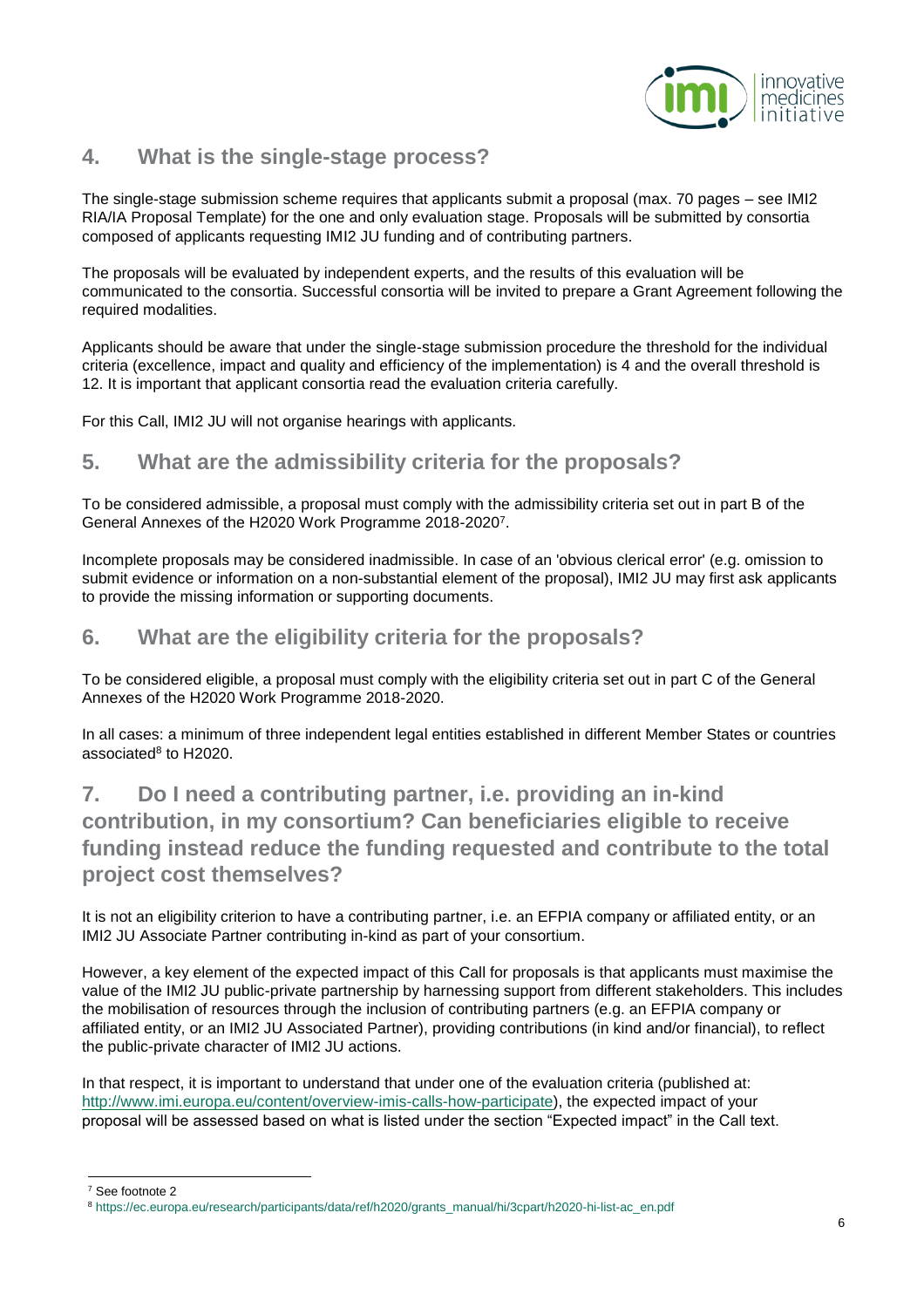

This means that your proposal will only score highly under the evaluation criterion 'Impact' if the experts consider that it meets those expectations. Please also note that the threshold for the evaluation criterion 'Impact' is 4 in a single-stage Call process. It is therefore highly unlikely if not impossible, that your proposal will score above threshold if no contributing partner under the IMI2 JU scheme of public-private consortia is included.

The intention is not to reduce the funding available to public partners by revisiting the applicable funding rate as established for this Call (100% of the total eligible costs), but to mobilise investments by other stakeholders, e.g. private investments, as part of a public-private partnership (PPP).

### <span id="page-6-0"></span>**8. What type of contribution could contributing partners bring to the project?**

Contributing partners are usually industry companies that are constituent entities of EFPIA or their affiliated entities and/or IMI2 JU Associated Partners which contribute with either in kind or financial contributions. The in-kind contribution consists of costs incurred for project implementation which are not reimbursed by IMI2 JU. This will typically be human resources (which may be determined in "full-time equivalents" (FTEs)), consumables, work outsourced to contract research organisations (CROs) or other service providers, etc. Some in-kind resources can originate from non-EU or associated countries (i.e. in practice: work can be carried out in these countries).

The in-kind contribution that contributing partners could bring may include the following (this list is not exhaustive):

Scientific knowledge; drug discovery and development expertise; assay development activities; preclinical activities (in vitro/in vivo, toxicology); chemistry, manufacturing and controls (CMC) activities; identification of new molecular entities (incl. medicinal chemistry); sample collection; development of diagnostics; clinical trials (biostatistics, data-management, clinical supplies, regulatory support).

In that respect, a number of companies have already expressed their interest to join an applicant consortium (this list is not exhaustive):

- **Abbvie**
- **Astellas**
- **Bayer**
- **Boehringer Ingelheim**
- E-Pharma
- **Enyo Pharma**
- IDbyDNA
- Janssen
- Merck
- Novartis
- Pfizer
- Special Product's Line S.p.A.
- Takeda

Potential applicants are invited to interact with the above mentioned company(ies), using the general mailbox set up by EFPIA: covid19@efpia.eu.

Any other companies interested in contributing with in-kind should also contact EFPIA, using the same mailbox.

Note that no confidential or sensitive information should be included in the messages sent to this email address.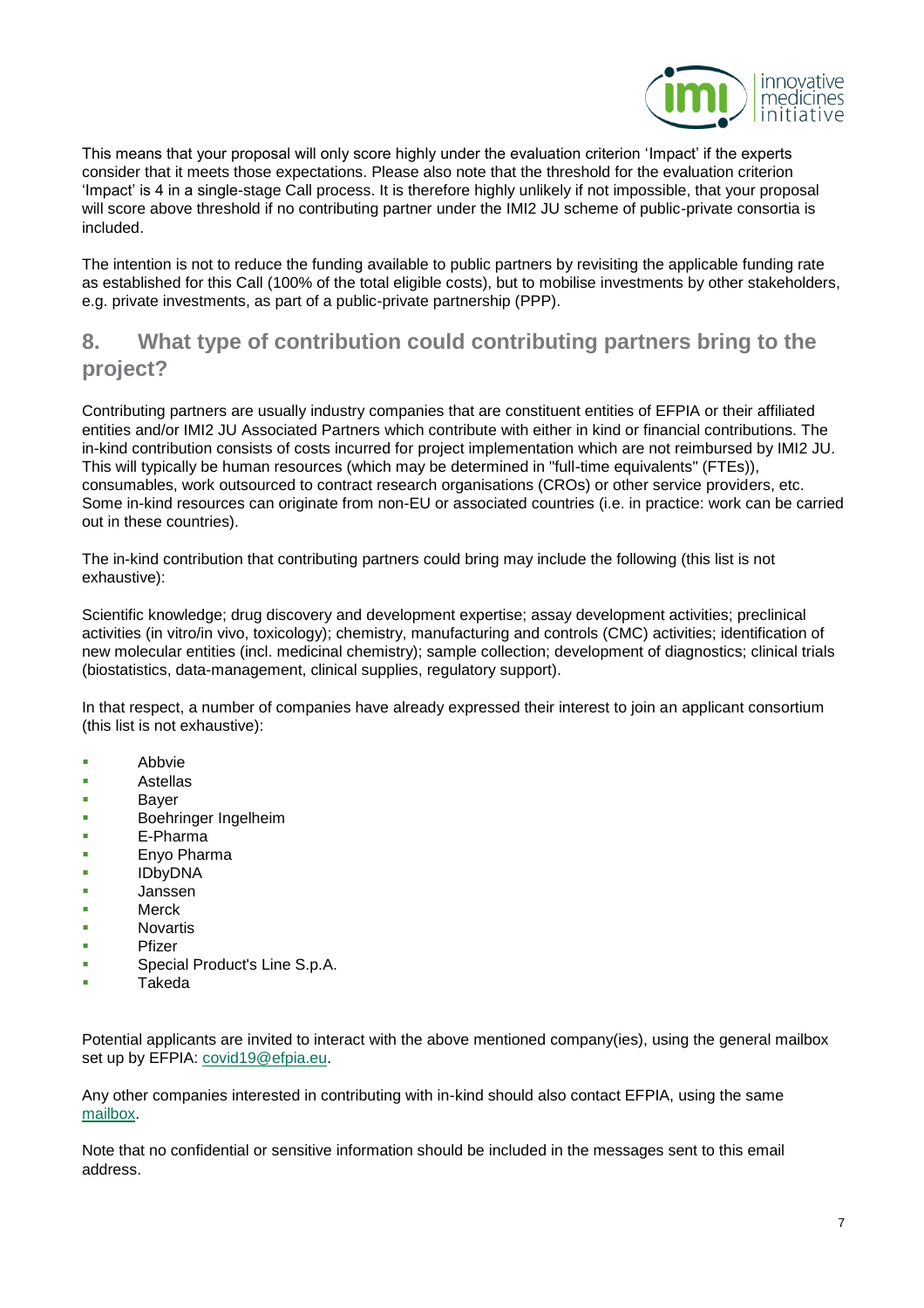

As from the launch of the IMI2 JU Call 21, potential applicants are also encouraged to upload their contact details on the SEDIA portal.

<span id="page-7-0"></span>**9. What is an IMI2 JU Associated Partner and what organisations can become Associated Partners? Can the process of becoming an IMI2 JU Associated Partner be concluded AFTER submission of a proposal, e.g. only once evaluated positively?** 

Under the IMI2 JU programme, organisations other than EFPIA companies can become IMI2 JU Associated

Partners. Like EFPIA partners in IMI2 JU projects, Associated Partners do not receive any funding from IMI2 JU, but contribute to the projects, mainly through in-kind contributions (such as their experts' time, access to resources / equipment). In addition, normally the resources they put into a project are matched by IMI2 JU, making this a good way of leveraging precious resources.

Examples of organisations that could become IMI2 JU Associated Partners include philanthropic organisations and charities that run their own health research programmes, as well as organisations working in sectors related to healthcare such as ICT, imaging, diagnostics, animal health, etc.

So far, among others, the Bill and Melinda Gates Foundation and Wellcome have become Associated Partners<sup>9</sup>.

Organisations wishing to become IMI2 JU Associated Partners must apply to the IMI2 JU Governing Board with a letter of endorsement setting out their acceptance of the IMI2 JU Statutes as well as the details of their proposed contribution to IMI2 JU (e.g. in-kind/cash contributions, activities, duration, etc.).

With reference to the IMI2 JU Call 21, proposals are expected to exploit support from different stakeholders, including the mobilisation of funds through the inclusion of contributing partners under the IMI scheme of public-private consortia (e.g. an EFPIA company or affiliated entity, or an IMI2 JU Associated Partner).

In that respect, a contributing partner in a proposal selected for funding under the present Call which is not an affiliate or a constituent entity of EFPIA, or an IMI2 JU Associated Partner at the time of the proposal submission, is invited to become an affiliate or a constituent entity of EFPIA, or an IMI2 JU Associated Partner in accordance with the IMI2 JU Statutes prior to the signature of the relevant Grant Agreement.

In practical terms, contributing partners may decide to apply for such affiliations when and if the proposal where they are participating is selected for funding.

Where a contributing partner becomes an affiliate or a constituent entity of EFPIA or an IMI2 JU Associated Partners, it will have to report annually its contribution to the project in accordance to the IMI2 JU Statutes<sup>10</sup>.

#### <span id="page-7-1"></span>**10. Is my organisation eligible to receive funding?**

Universities and other public research institutions, small- and medium-sized enterprises (SMEs), other companies having an annual turnover up to EUR 500 million <sup>11</sup>, hospitals, healthcare organisations, regulatory

l

<sup>9</sup> <https://www.imi.europa.eu/get-involved/associated-partners>

<sup>&</sup>lt;sup>10</sup> Please consult the IMI2 JU quidelines for reporting in kind and financial contributions by Members other than the Union and Associated [Partners: https://www.imi.europa.eu/sites/default/files/uploads/documents/apply-for-funding/call-](https://www.imi.europa.eu/sites/default/files/uploads/documents/apply-for-funding/call-documents/imi2/IMI2_JU_Guidelines_for_reporting_in_kind_and_financial_contributions_by_%20Members_other_%20than_the_%20Union_%20and_%20Associated_Partners_0.pdf)

[documents/imi2/IMI2\\_JU\\_Guidelines\\_for\\_reporting\\_in\\_kind\\_and\\_financial\\_contributions\\_by\\_%20Members\\_other\\_%20than\\_the\\_%20Uni](https://www.imi.europa.eu/sites/default/files/uploads/documents/apply-for-funding/call-documents/imi2/IMI2_JU_Guidelines_for_reporting_in_kind_and_financial_contributions_by_%20Members_other_%20than_the_%20Union_%20and_%20Associated_Partners_0.pdf)  [on\\_%20and\\_%20Associated\\_Partners\\_0.pdf](https://www.imi.europa.eu/sites/default/files/uploads/documents/apply-for-funding/call-documents/imi2/IMI2_JU_Guidelines_for_reporting_in_kind_and_financial_contributions_by_%20Members_other_%20than_the_%20Union_%20and_%20Associated_Partners_0.pdf)

<sup>&</sup>lt;sup>11</sup> Independent legal entities having an annual turnover of EUR 500 million or less, not being affiliated entities of companies with an annual turnover of more than 500 million; the definition of 'affiliated entities' within the meaning of Article 2(1)(2) of Regulation (EU) No 1290/2013 shall apply mutatis mutandis.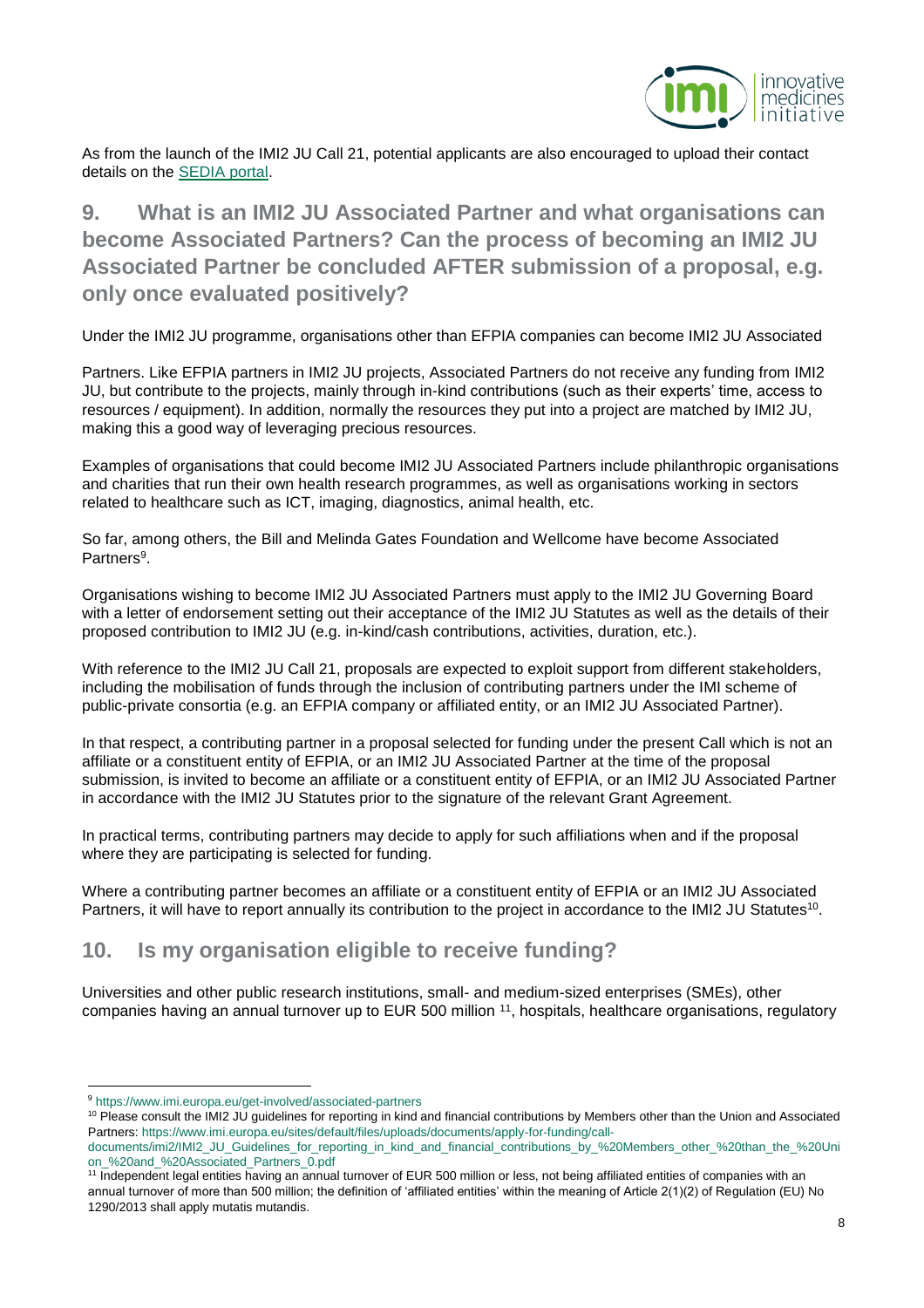

agencies, public health authorities, no-profit patients organisations, and others no profit organisations are eligible to receive IMI2 JU financial contribution, in accordance with the applicable rules.

Specifically, legal entities established in a Member State or country associated to H2020 are eligible to receive IMI2 JU financial contribution.

Under exceptional circumstances, legal entities from countries other than those set out above (i.e. third countries), such as the People's Republic of China might also be eligible for IMI2 JU funding should their participation be evaluated as essential for the realisation of the project's objectives.

Proposals should justify the need for IMI2 JU funding for organisations in third countries.

#### <span id="page-8-0"></span>**11. Is cooperation with other organisations or on-going projects envisaged?**

Considering the public health and humanitarian implications, synergies and complementarities with ongoing efforts in the COVID-19 field are expected to maximise impact.

Therefore synergies and complementarities are expected with relevant national, European and non-European initiatives (including suitable biological and medical sciences research infrastructures<sup>5</sup>) in order to incorporate past achievements, available data and lessons learnt where possible, thus avoiding unnecessary overlap, and duplication of efforts and funding. In particular, applicants are expected to collaborate with any relevant project or initiative targeting the current COVID-19 outbreak supported by the European Commission, CEPI, Wellcome, BARDA, The Bill and Melinda Gates Foundation and others.

Where relevant, applicants might consider the advantages of the use of the European supercomputing centres (PRACE network) to accelerate the process of diagnosis and therapeutics research, using the exiting high-end computing, data and simulation resources.

Proposals covering investigations of therapeutic should consider engaging with the European Medicines Agency (EMA) which has activated its plan for emerging health threats. The latter includes the possibility for fast-tracked Scientific Advice [3].

The consortia selected through this Call are expected to cooperate with each other and share their learnings for the purpose of achieving the objectives of their respective actions, and to maximise their impact. Therefore, all grants awarded under this Call will be complementary grants. Consequently, the respective options under Article 2, Article 31.6 and Article 41.4 of the IMI2 JU Model Grant Agreement<sup>12</sup> will apply.

Accordingly, the relevant consortia will conclude collaboration agreement(s) to ensure the exchange of relevant information, exploration of synergies, and collaboration where appropriate.

## <span id="page-8-1"></span>**12. Are there any special provisions regarding the Intellectual Property (IP) regime under the IMI2 JU Call 21?**

Where relevant under this Call, applicant consortia are expected to bring into the project assets which are owned by one of the beneficiaries participating in the proposal, for use in the treatment of patients diagnosed with COVID-19. These assets could include approved therapies or compounds in development or for repurposing. Clinical results that are generated from the assets tested will be owned by the generating beneficiary(ies). However, these results may be improvements (or directly related) to the assets.

The consortium should recognise the requirements of Article 26.2 of the IMI2 JU Model Grant Agreement with respect to jointly generated results. All beneficiaries should be aware that when negotiating the consortium agreement each beneficiary may propose all possible safeguarding provisions with respect to the rights to results generated from their assets. For instance in the consortium agreement, the relevant beneficiaries may

l

<sup>12</sup> Se[e: h](https://www.imi.europa.eu/sites/default/files/uploads/documents/reference-documents/h2020-mgaimi_en_v5.pdf)ttps://www.imi.europa.eu/sites/default/files/uploads/documents/reference-documents/h2020-mga-imi\_en\_v5.pdf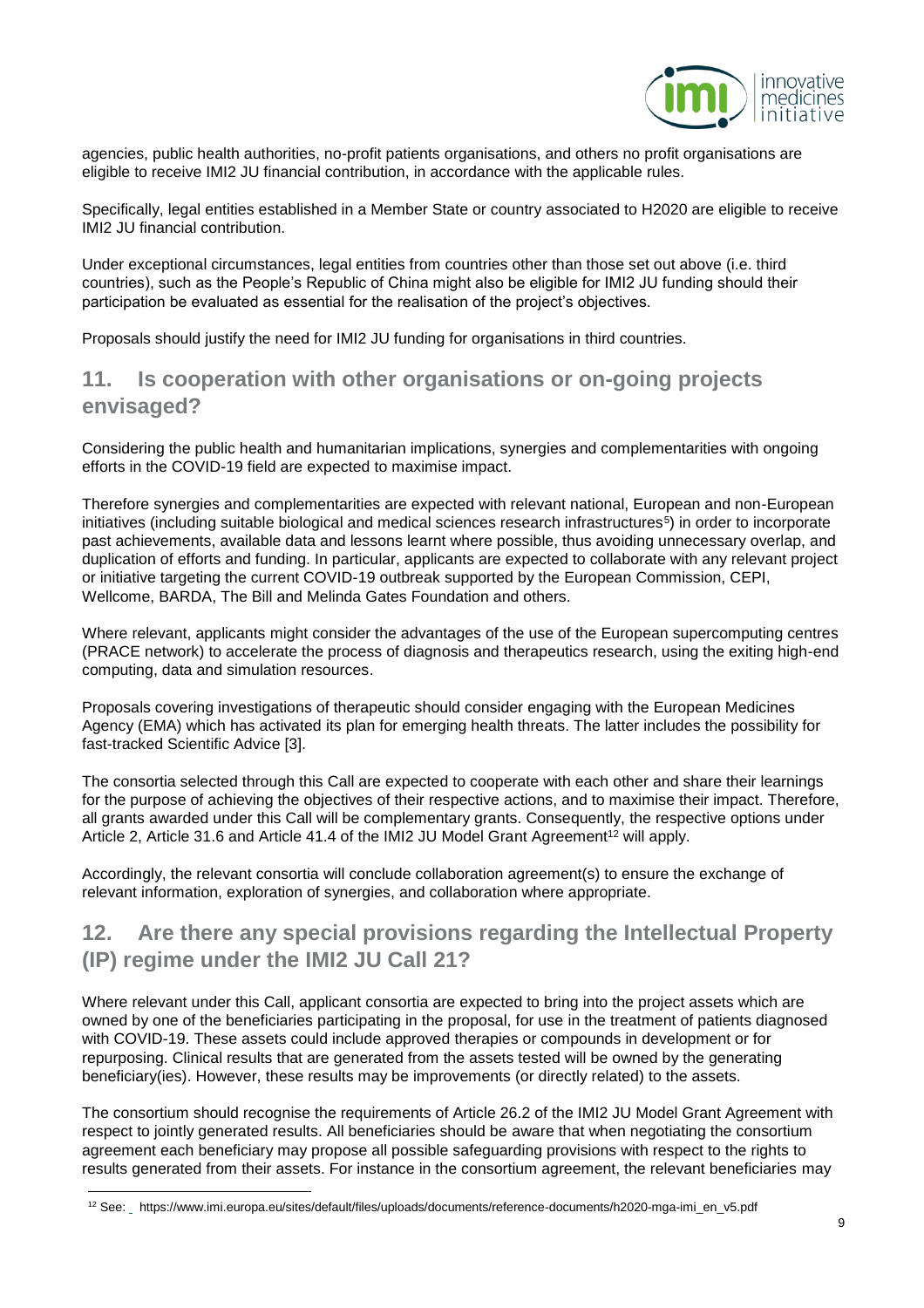

agree that, when requested by a beneficiary (e.g. an EFPIA partner) that is the owner of a pre-existing asset (i.e. background of the project), the ownership of results (including clinical results) generated by any other beneficiary, relating to the pre-existing background – when and only where not jointly owned according to Article 26.2 of the IMI2 JU Model Grant Agreement – will be transferred under the terms of the consortium agreement to the owner of the pre-existing asset. Such contractual arrangements may state that, e.g. such a transfer would be at no cost, if so requested by the owner of the pre-existing asset.

### <span id="page-9-0"></span>**13. Are there any conditions on data management and dissemination within the IMI2 JU Call 21?**

In the context of a Public Health Emergency, grant beneficiaries will be subject to additional requirements with respect to the timely sharing of data. Beneficiaries in grants awarded under this Call for proposals must make available their research data, at the latest within 30 days after it has been generated, through open access or, if agreed by IMI2 JU or the European Commission, by giving access rights to those third parties that need the research data to address the public health emergency. Therefore, the relevant option of Article 29.3of the IMI2 JU model Grant Agreement will be applied.

Applicants should be aware that data must be deposited in a relevant established international data platform, such as those of the WHO, or the European Molecular Biology Laboratory (EMBL).

In addition, applicants should be aware that beneficiaries in grants awarded in this Call are expected to apply the principles established in [the Statement on Data Sharing in Public Health Emergency](https://wellcome.ac.uk/press-release/sharing-research-data-and-findings-relevant-novel-coronavirus-covid-19-outbreak)

## <span id="page-9-1"></span>**14. Which rules apply to the UK legal entities joining a proposal under the IMI2 JU Call 21?**

The Withdrawal Agreement as agreed between the European Union and the United Kingdom entered into force on 1 February 2020. In overall terms, on the basis of the Withdrawal Agreement, UK-based legal entities will continue to be fully eligible to participate and receive funding in the current 2014-2020 EU programmes, including Horizon 2020 and IMI2 JU, as if the UK were a Member State until the closure of these programmes, unless security considerations apply. This means that UK beneficiaries can continue – without interruption – to receive grants awarded under the current and previous multiannual financial frameworks (MFFs) until their end dates, even if these are after 2020. Accordingly, UK-based legal entities will be fully eligible to apply, participate and receive JU funding under the IMI2 JU Call 21.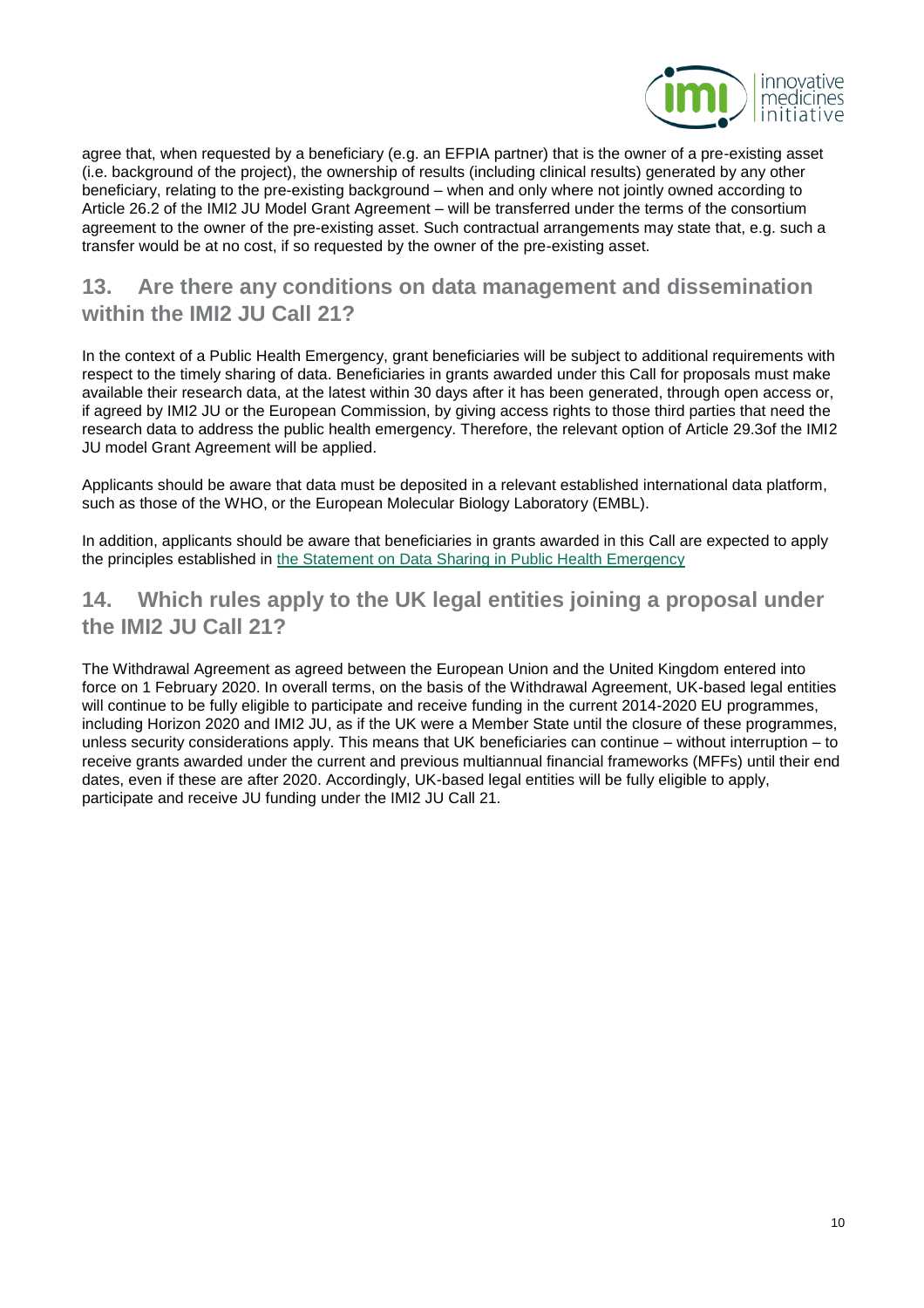

# <span id="page-10-0"></span>**Part B: Questions received by applicants and answered by IMI2 JU**

# <span id="page-10-1"></span>**15. Is the development of a COVID 19 test and POC system eligible for an IMI grant application?**

Please refer to the Scope section (page 6) of the [Call text,](https://www.imi.europa.eu/sites/default/files/IMI2%20Call%2021%20Coronavirus%20-%20Call%20text_final.pdf) where diagnostics is specified:

 Development of diagnostics, ensuring rapid evaluation of candidates based on existing technologies. Diagnostic tests will be essential for clinical trials of new or repurposed drugs, to help stratify patients and assess treatment efficiency (surrogate endpoint such as viral clearance).

 Development of fast and reliable tools that go beyond the state of the art for detection of COVID-19 carriers and symptomatic individuals suspected of COVID-19 infection. These are essential and of utmost importance to manage the outbreak, isolate patients at risk, and treat people accordingly. It is crucial to differentiate and identify respiratory pathogens with similar clinical symptoms (e.g. flu, respiratory syncytial virus, other viruses or bacteria) and/or detect emerging pathogens such as SARS-CoV-2. This can be achieved through point-of-care (POC) testing or centralised testing.

#### <span id="page-10-2"></span>**16. Is there a submission template for Call 21?**

This is the [template](https://www.imi.europa.eu/sites/default/files/uploads/documents/apply-for-funding/call-documents/imi2/IMI2_ProposalTemplate_RIA-IA_SingleStage_Stage2of2_v1.5.pdf) for Call 21, which can be downloaded from the [Call documents section](https://www.imi.europa.eu/apply-funding/call-documents/imi2-call-documents) on IMI's website.

#### <span id="page-10-3"></span>**17. Are US universities eligible for Call 21?**

As the US is a 'Third Country', a university from the US is eligible to participate in IMI projects. This participation however is separate from its eligibility for funding from IMI (see below). If participation is planned, the US participant should satisfy itself that it will be able to sign and abide by the provisions of the IMI2 Grant Agreement (link below) and the project consortium agreement (which will be prepared by the applicant consortium themselves).

#### US University eligibility for funding:

The conditions of Call 21 specify that participants established in a third country are eligible to take part in IMI actions but are not automatically eligible for funding. They may exceptionally receive funding from the IMI2 JU provided that their participation is deemed 'essential' by the IMI2 JU to carry out the action.

This essentiality should be of such a character that the given IMI2 JU project would be unable to achieve its objectives without the inclusion of that entity, e.g. a similar expertise is not available within the EU or H2020 associated countries.

Thus, to be eligible for funding, such entities from third countries must demonstrate that their contribution is essential to the project. Such essentiality can be defined as provision of the following:

- **•** outstanding competence/expertise;
- **access to research infrastructure;**
- **access to particular geographical environments;**
- access to data.

The relevance/essentiality of the above is usually established with the other applicants when an applicant consortium is being formed and confirmed by the independent experts evaluating the submitted proposal.

To conclude, in order for a third country legal entity to be funded in the IMI2 JU context, it has to fulfil the conditions for funding applying to organisations from EU and H2020 associated countries, as defined in Article 1 of Regulation 622/2014.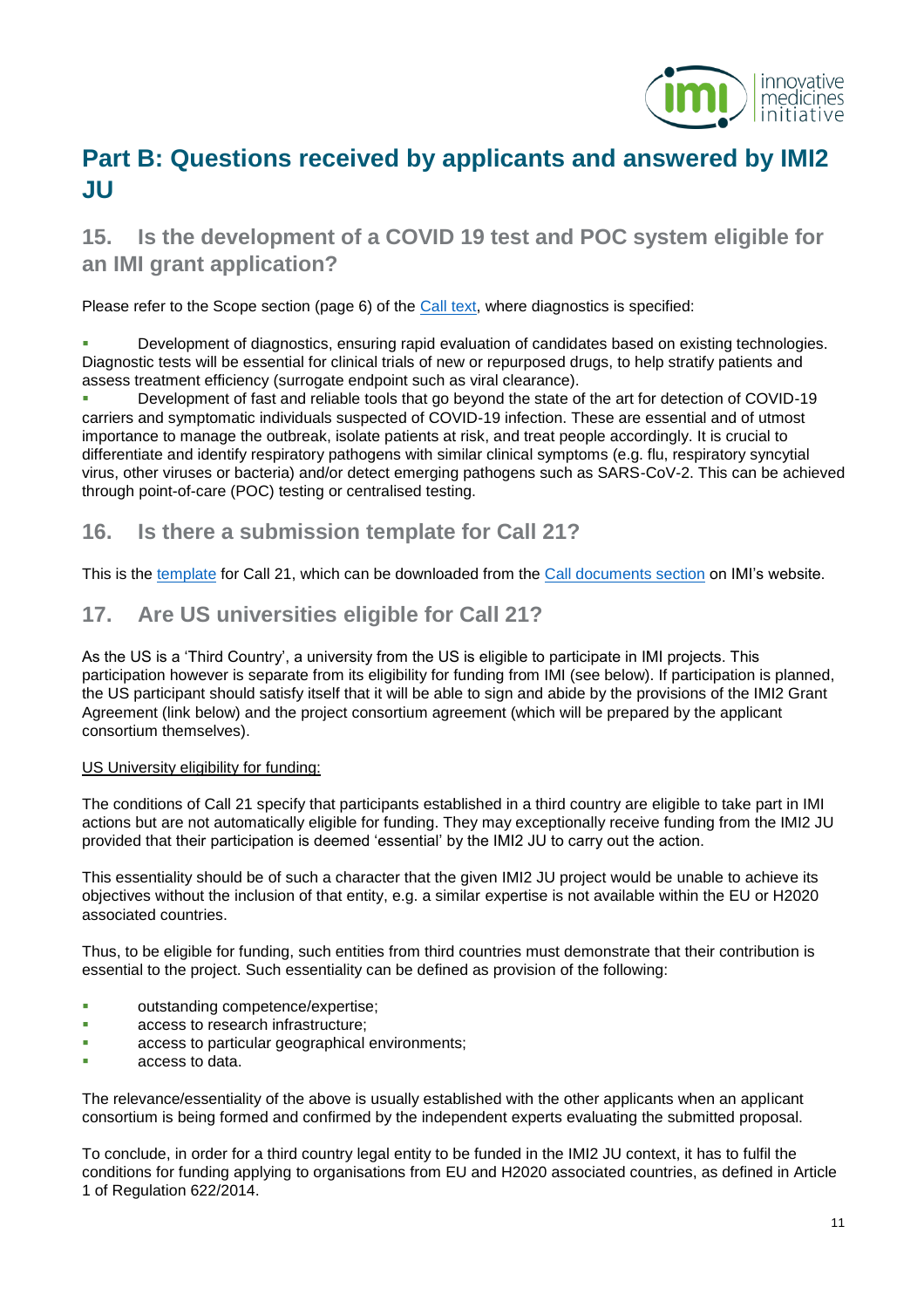

# <span id="page-11-0"></span>**18. Is a consortium made of research institutions, SMEs and medical centres belonging to three different EU member states eligible?**

Regulation (EU) 1290/2013 ('The H2020 Rules of Participation' or 'ROP') state that the following minimum conditions shall apply:

a. At least three legal entities shall participate in an action;

b. three legal entities shall each be established in a different Member State or associated country; and

c. the three legal entities referred to in point (b) shall be independent of each other within the meaning of Article 8.

A 'legal entity' is any natural person, or any legal person created and recognised as such under national law, Union law or international law, which has legal personality and which may, acting in its own name, exercise rights and be subject to obligations (ROP, Article 2: 'Definitions')

Article 8 of the ROP lays out the conditions under which legal entities can be considered to under the direct/indirect control of another legal entity (this may be of relevance).

We would therefore suggest that the prospective participants satisfy the eligibility criteria.

<span id="page-11-1"></span>**19. Who is expected to drive the process of assembling a consortium and an application for the single-stage call?**

**Will the reference person be a Coordinator, academic or SME, let's say in the "public" side, or a project Leader in the EFPIA/private domain? An entity willing to participate as a beneficiary, to whom has to address its contribution offer? One in the public domain possibly acting as a coordinator, or and EFPIA partner?**

IMI does not mandate how applicant consortia organise themselves. The task of assembling a consortium (and then preparing an application) is solely in the hands of the applicants themselves. You may find further information under #6, #7 and #11 of this Questions and Answers document, as well on the IMI page on 'Finding Partners' useful:

[https://www.imi.europa.eu/sites/default/files/uploads/documents/apply-for-funding/open](https://www.imi.europa.eu/sites/default/files/uploads/documents/apply-for-funding/open-calls/Call21_QandA_FINAL.pdfhttps:/www.imi.europa.eu/apply-funding/general-overview/finding-partners)[calls/Call21\\_QandA\\_FINAL.pdfhttps://www.imi.europa.eu/apply-funding/general-overview/finding-partners](https://www.imi.europa.eu/sites/default/files/uploads/documents/apply-for-funding/open-calls/Call21_QandA_FINAL.pdfhttps:/www.imi.europa.eu/apply-funding/general-overview/finding-partners)

#### <span id="page-11-2"></span>**20. Is there a fixed duration for Call 21 projects?**

The call text includes no fixed duration for the project, this is left to applicants whereby the duration should accurately reflect the approach set out in the applicant proposal. We would refer you to the topic text (link below), specifically to 'Indicative duration of the action' (page 8).

[https://www.imi.europa.eu/sites/default/files/uploads/documents/apply-for-funding/open](https://www.imi.europa.eu/sites/default/files/uploads/documents/apply-for-funding/open-calls/IMI2Call%2021_Coronavirus_CallText.pdf)[calls/IMI2Call%2021\\_Coronavirus\\_CallText.pdf](https://www.imi.europa.eu/sites/default/files/uploads/documents/apply-for-funding/open-calls/IMI2Call%2021_Coronavirus_CallText.pdf)

#### <span id="page-11-3"></span>**21. Is there a functional mailbox for the applicants to contact companies interested in joining an applicant consortium?**

EFPIA has set up this functional mailbox [covid19@efpia.eu](mailto:covid19@efpia.eu) in order to facilitate the communication between applicants and the companies interested in joining an applicant consortium.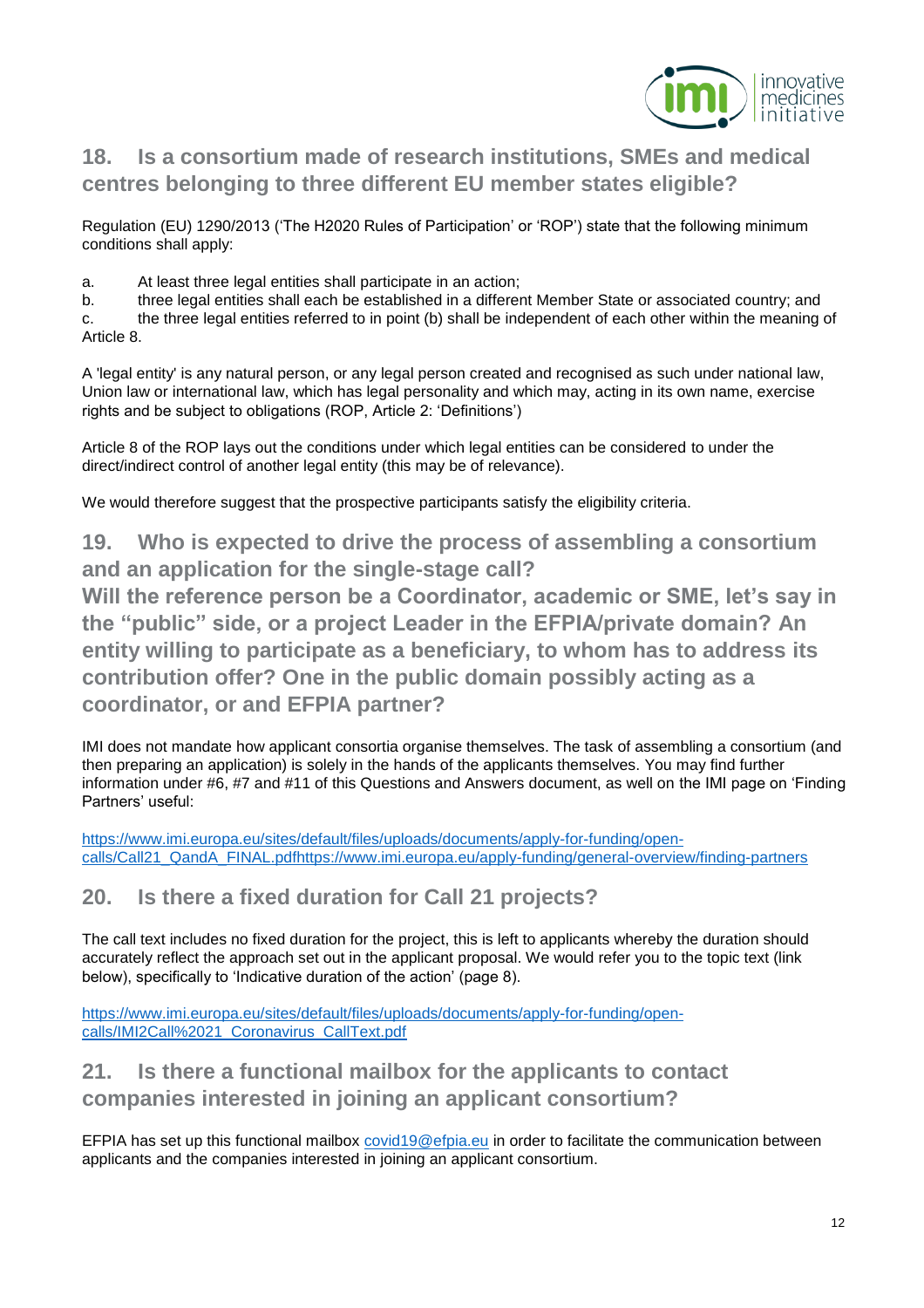

#### <span id="page-12-0"></span>**22. How many proposals will be funded?**

There is no set number. This will depend upon the funding utilised by the top ranked proposal(s) and outlined in the budget(s).

#### <span id="page-12-1"></span>**23. How many companies can be part of a consortium?**

IMI2 JU sets no guidelines for the maximum size of a consortium. However, IMI2 JU requires that a Consortium contains a minimum of three independent legal entities established in different Member States or Associated Countries.

<span id="page-12-2"></span>**24. We are preparing a consortium for the coronavirus IMI call, and are wondering about the budget, could you give us any range of budget we should aim at?**

"According to the Innovative Medicines Initiative 2 Joint Undertaking (IMI 2 JU)-Call 21 text, the applicant consortia are expected to address at least one of the objectives of the topic. These consortia will be competing for the maximum total financial contribution from IMI2 JU up to EUR 45 000 000.

Within this budgetary envelope, each proposal must include a sound justification of the requested IMI2 JU financial contribution. This should take into account the proposed in-kind contributions from contributing partners that will complement the IMI2 JU financial contribution, i.e. EFPIA constituents or affiliated entities and/or, when relevant, IMI2 JU Associated Partners.

The indicative budget must be drafted as close as possible to the real estimated costs, taking into account the tasks foreseen and cost efficiency considerations. Please bear in mind that according to the IMI2 JU "Manual for submission, evaluation and grant award", proposals with an inflated budget are likely to receive a lower score.

Award of the grants will be made on the basis of this ranking, subject to the availability of budget.

You will find more information under the links below.

IMI 2 JU-Call 21:

[https://www.imi.europa.eu/sites/default/files/IMI2%20Call%2021%20Coronavirus%20-](https://www.imi.europa.eu/sites/default/files/IMI2%20Call%2021%20Coronavirus%20-%20Call%20text_final.pdf) [%20Call%20text\\_final.pdf](https://www.imi.europa.eu/sites/default/files/IMI2%20Call%2021%20Coronavirus%20-%20Call%20text_final.pdf)

IMI 2 JU-Manual for submission, evaluation and grant award:

[https://www.imi.europa.eu/sites/default/files/uploads/documents/apply-for-funding/call](https://www.imi.europa.eu/sites/default/files/uploads/documents/apply-for-funding/call-documents/imi2/IMI2_ManualForSubmission_v1.7_November2018.pdf)[documents/imi2/IMI2\\_ManualForSubmission\\_v1.7\\_November2018.pdf](https://www.imi.europa.eu/sites/default/files/uploads/documents/apply-for-funding/call-documents/imi2/IMI2_ManualForSubmission_v1.7_November2018.pdf)

#### <span id="page-12-3"></span>**25. Should I contact EFPIA during the drafting phase of the proposal?**

Being a single-stage call, the submission scheme requires that a proposal (max. 70 pages) is submitted by a consortium composed of applicants requesting IMI2 JU funding, and contributing partners, e.g. EFPIA companies and/or an IMI2 JU Associated Partner. Therefore, you need to reach out and integrate the contributing partners in your consortium before the submission of your proposal.

Please refer to #7 for further information on the involvement of a contributing partner, i.e. an EFPIA company or affiliated entity, or an IMI2 JU Associate Partner contributing in-kind as part of your consortium.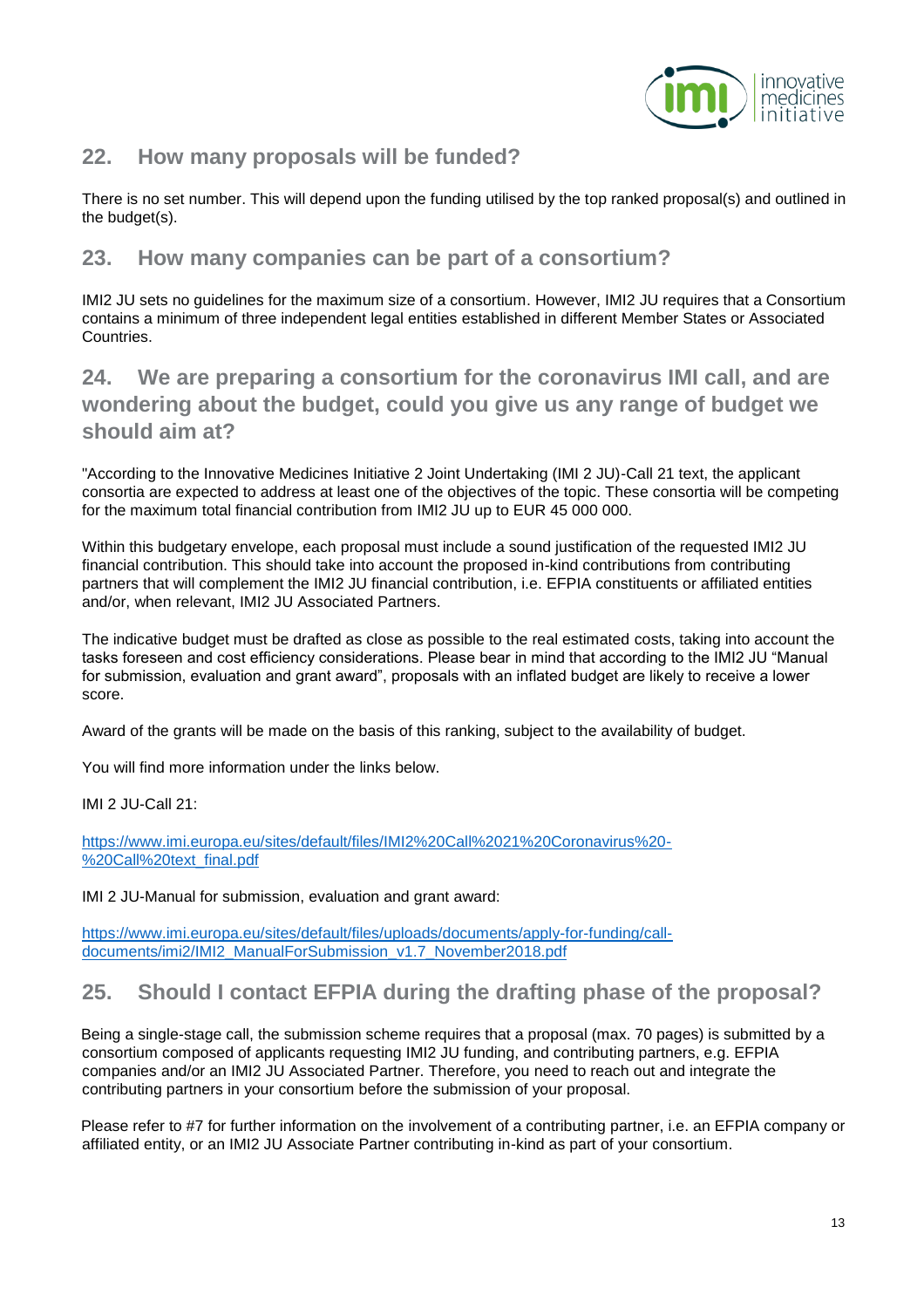

# <span id="page-13-0"></span>**26. What is the required TRL (Technology Readiness Level) to enter the proposal? Is there a start TRL level and/or a level that needs to be reached during the project?**

It is up to the applicants to show how they will address at least one of the objectives of the call topic and achieve at least one of the key deliverables listed and therefore demonstrate their capacity as well as the readiness to progress as rapidly as possible to ensure maximum impact.

#### <span id="page-13-1"></span>**27. Are private companies financed at 100% of the total cost of the project?**

The IMI2 JU rules and conditions of Call 21 specify that only certain types of legal entities are eligible for IMI JU funding.

Concerning private companies based in EU and H2020 associated countries, those defined in Article 1 of Regulation 622/2014 will be eligible to receive funding:

(i) micro, small and medium-sized enterprises and other companies with an annual turnover of EUR 500 million or less, the latter not being affiliated entities of companies with an annual turnover of more than 500 million; the definition of 'affiliated entities' within the meaning of Article 2(1)(2) of Regulation (EU) No 1290/2013 shall apply mutatis mutandis;

(ii) non-profit organisations, including those carrying out research or technological development as one of their main objectives or those that are patient organizations.

If eligible for receiving IMI2 JU funding, the direct costs incurred during execution of project tasks will be reimbursed at 100% rate, increased by 25% indirect costs.

### <span id="page-13-2"></span>**28. Is it up to the consortium to decide how to split the grant between partners or are there any limitations?**

According to the Innovative Medicines Initiative 2 Joint Undertaking (IMI 2 JU) Call 21 text, the applicant consortia are expected to address at least one of the objectives of the topic. These consortia will be competing for the maximum total financial contribution from IMI2 JU up to EUR 45 000 000.

Within this budgetary envelope, each proposal must include a sound justification of the requested IMI2 JU financial contribution.

This should take into account the proposed in-kind contributions from contributing partners (i.e. EFPIA constituents or affiliated entities and/or, when relevant, IMI2 JU Associated Partners) that will complement the IMI2 JU financial contribution.

The proposal estimated budget should be drafted in line with the proposal objectives and activities, and cost efficiency considerations. It should present the estimated costs and requested JU contribution for applicant requesting JU funding, plus the estimated costs for contributing partners not receiving JU funding. The proposal estimated budget has to be broken-down for each member of the consortium, both receiving and not receiving JU funding. This budget will be reviewed, as part of your proposal, by the panel of experts during the evaluation.

Please note that the IMI2 JU funding will eventually only reimburse eligible costs incurred in the implementation of the funded project.

Thus, the consortium is responsible to decide about the allocation of the grant within its members. Nevertheless, the IMI2 JU will only accept and reimburse eligible costs actually incurred during the project which pertain to project tasks and activities necessary to achieve the project objectives.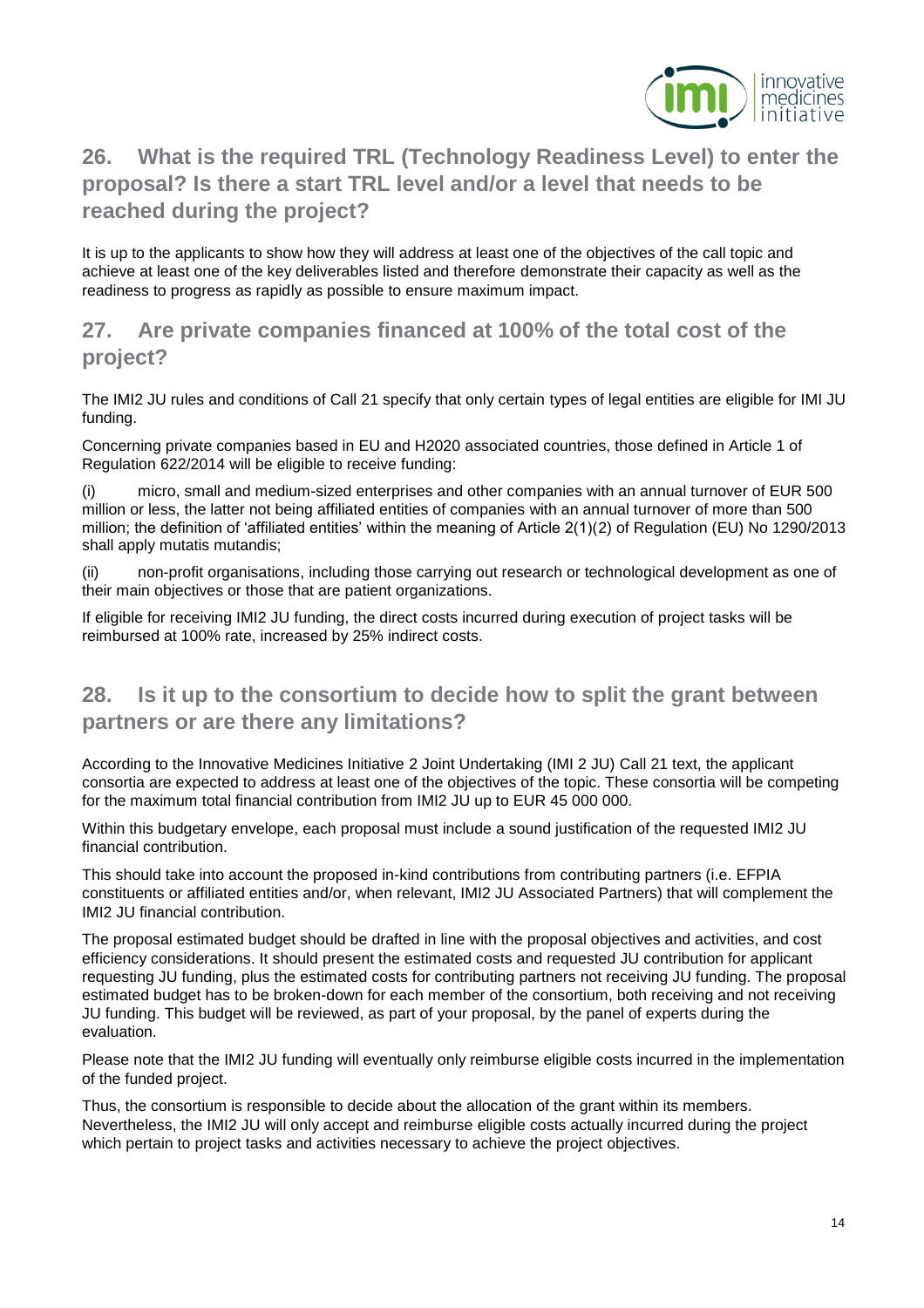

# <span id="page-14-0"></span>**29. Are non-EU in-kind-contributions allowed in Call 21? If yes, is there a maximum per project? Will it affect negatively the evaluation score if the project includes a high number of non-EU in-kind-contributions?**

Under the IMI2 JU legal framework, in accordance with article 3 of the IMI2 JU Regulation EU 557/2014, the IMI2 JU funding is matching in-kind (i.e. costs incurred by contributing partner for project implementation) and financial contributions which are normally provided by EFPIA constituent or affiliated entities and/or IMI2 JU Associated Partners.

In relation to in-kind contribution consisting of costs incurred in third countries, i.e. other than EU Member states or H2020 Associated countries, these must meet specific conditions established under Article 4 of the IMI2 JU Regulation, EU 557/2014:

- they must be justified and relevant to the IMI2 JU objectives and

- they shall not exceed 30% of the total eligible costs incurred by all contributing partners at the level of the IMI2 JU programme.

Please note that costs for in-kind contribution shall be deemed to be incurred in third countries (i.e. non-EU inkind-contribution) if the underlying activities are carried out in third countries irrespective of the place where the contributing partner is established.

More information regarding the contributing partners' contributions and reporting obligations can be found in the following document:

#### [IMI2 JU guidelines for reporting in kind and financial contributions by Members other than the Union and](https://www.imi.europa.eu/sites/default/files/uploads/documents/apply-for-funding/call-documents/imi2/IMI2_JU_Guidelines_for_reporting_in_kind_and_financial_contributions_by_%20Members_other_%20than_the_%20Union_%20and_%20Associated_Partners_0.pdf)  [Associated Partners](https://www.imi.europa.eu/sites/default/files/uploads/documents/apply-for-funding/call-documents/imi2/IMI2_JU_Guidelines_for_reporting_in_kind_and_financial_contributions_by_%20Members_other_%20than_the_%20Union_%20and_%20Associated_Partners_0.pdf)

In-kind contributions must be relevant for achieving proposal objectives under the IMI2 JU Call 21. They will be assessed, as any other proposed activity, against the evaluation criteria of excellence, expected impact and quality and efficiency of implementation. Thus, in principle, relevant and justified in-kind contributions should not be negatively evaluated for being provided by third countries. At the same time, there is no maximum amount of non EU in-kind contribution established for this Call21.

#### <span id="page-14-1"></span>**30. Do you have a suggestion on how to join to other forming consortia?**

With regards to forming consortia, you may find the following resources useful:

<https://www.imi.europa.eu/apply-funding/general-overview/finding-partners>

#### <span id="page-14-2"></span>**31. Is it possible to participate to more than one consortia?**

There is no legal rule preventing a partner from participating in two (or more) proposals from competing consortia, provided that the entity meets all requirements to participate in an IMI2 JU call for proposals.

However, a call for proposals being a competitive process, please be aware that multiple participations might raise concerns within the competing consortia, mainly on matters of confidentiality and exchange of information useful to build the consortium.

#### <span id="page-14-3"></span>**32. Are clinical trials a pre-requisite for Call 21?**

Clinical Trials are not considered a prerequisite for this call.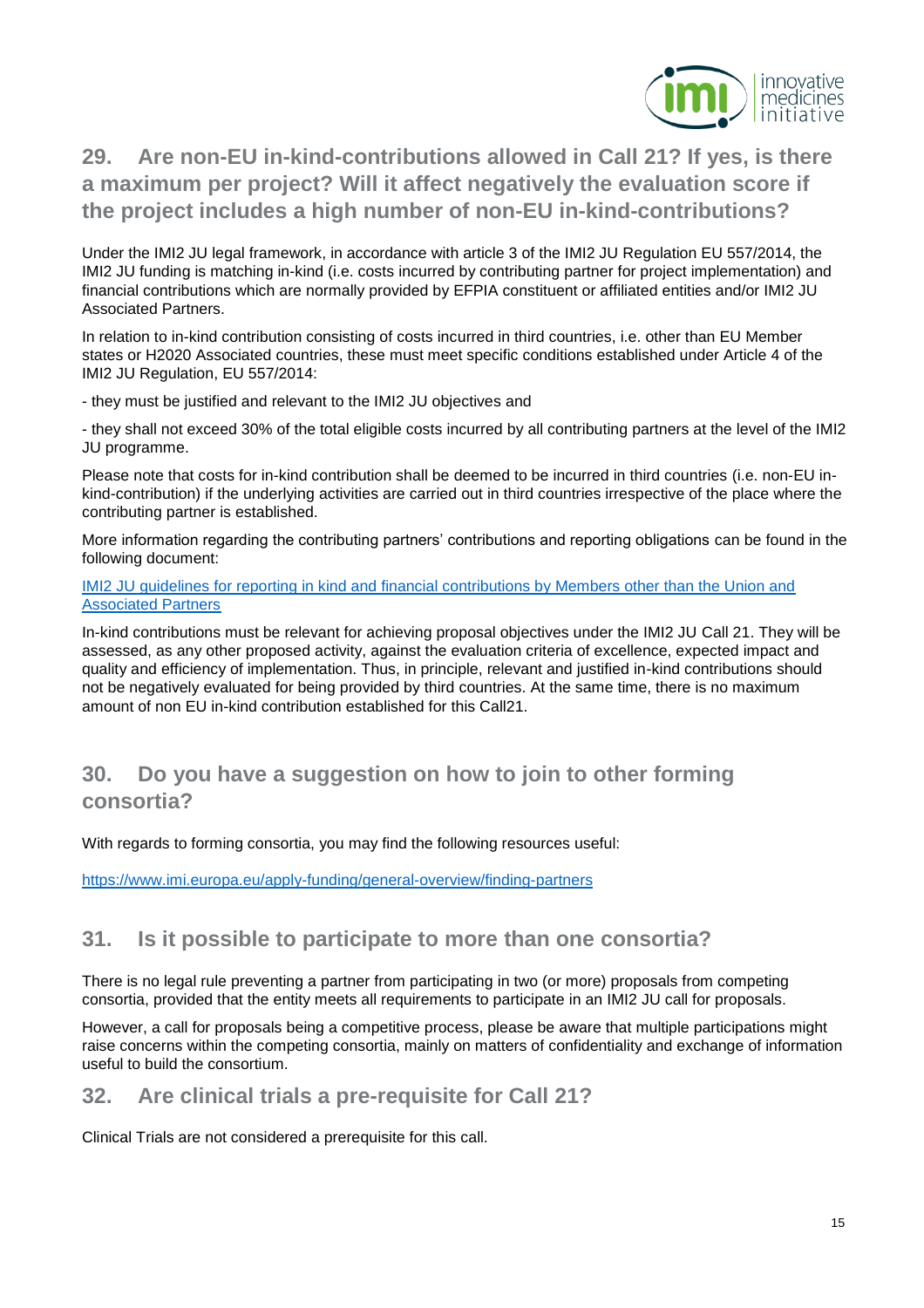

# <span id="page-15-0"></span>**33. My proposal covers the development of a potential therapeutic against the novel coronavirus disease (COVID-19). Do I need to contact the European Medicines Agency (EMA)?**

As per the call topic text, proposals covering investigation of a therapeutic should engage with the EMA to ensure adequacy from a regulatory point of view.

The EMA has recently announced that they provide full fee waivers for [scientific advice](https://www.ema.europa.eu/en/human-regulatory/research-development/scientific-advice-protocol-assistance) applications from developers of potential therapeutics (to treat the disease) against the novel coronavirus disease (COVID-19). Developers of potential therapeutics against COVID-19 should contact EMA as soon as possible with information about their proposed development, by emailing [2019-ncov@ema.europa.eu.](mailto:2019-ncov@ema.europa.eu) In a first round of discussions, EMA can provide preliminary informal comments and feedback on the development. This will then allow EMA to identify the products which are mature enough to benefit from fast-track [scientific advice,](https://www.ema.europa.eu/en/glossary/scientific-advice) to guarantee best use of this tool. In the context of the COVID-19 pandemic, with this fast-track [scientific advice,](https://www.ema.europa.eu/en/glossary/scientific-advice) EMA can give developers prompt guidance and direction on the best methods and study designs to generate robust information on how well a medicine works and how safe it is. More information can be found on the [EMA](https://www.ema.europa.eu/en/news/covid-19-developers-medicines-vaccines-benefit-free-scientific-advice)  [webpage.](https://www.ema.europa.eu/en/news/covid-19-developers-medicines-vaccines-benefit-free-scientific-advice)

Therefore in your proposal, you should provide information on any interaction that may have already occurred, or propose a plan for such interaction.

## <span id="page-15-1"></span>**34. Can management companies be involved in IMI projects?**

According to Article 41.2 (b)(i) 'Internal roles and responsibilities' of the IMI2 JU Model grant agreement (MGA), the coordinator:

- monitors that the action is implemented properly. The requirements of proper implementation are defined in Article 7 of the IMI2 JU Annotated GA and consist of obligation to carry out the action, especially the research work, as described in Annex I to GA, and to comply with all the other provisions of the GA and all the applicable provisions of EU, international and national law;
- acts as the intermediary for all communications between the beneficiaries and the JU;
- requests and review any documents or information required by the JU and verify their completeness and correctness before passing them on to the JU;
- submits the deliverables and reports to the JU;
- ensures that all payments are made to the other beneficiaries without unjustified delay;
- **informs the JU of the amounts paid to each beneficiary.**

The coordinator may not delegate or subcontract the above-mentioned tasks to any other beneficiary or third party. Exceptionally, coordinators that are secondary or higher education establishments or public bodies may delegate the administration of the payments to another legal entity.

In other words, the responsibility for carrying-out the tasks described above is exclusively in hands of the coordinator. Nevertheless, if there is a management company participating in such consortium, it will be able to assist and support the coordinator with the administrative and other tasks. This separation of duties should be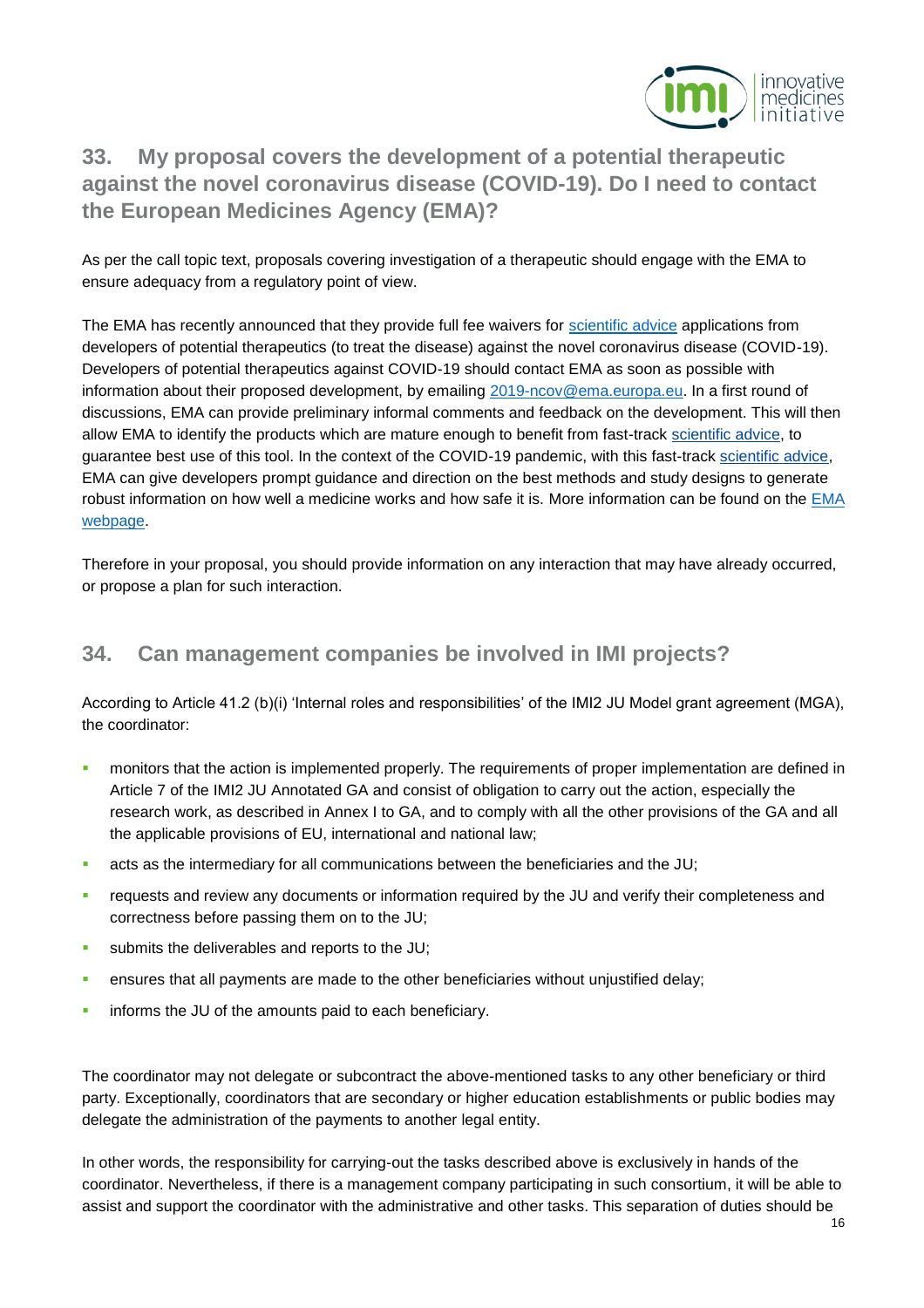

clearly described in the Annex I to GA, and in particular in the dedicated management work package. Please also note that under IMI2 JU there is the possibility to identify, besides the coordinator, a project leader. This is explained in the IMI2 JU Annotated grant agreement, particularly in the introduction (IV.D -Partnering with EFPIA beneficiaries/other large industrial beneficiaries not receiving JU funding: project scientific governance and leadership) and in annotations of article 41.3 par. 2. 'The coordinator's roles and responsibilities'.

As a conclusion, a member of consortium (e.g. a management company) can collaborate on execution of exclusive coordinator's management tasks, in a way as described in the Annex I. But only the coordinator shall be responsible and accountable for those tasks.

You can refer to the IMI 2 JU IMI2 JU Annotated grant agreement:

[https://www.imi.europa.eu/sites/default/files/uploads/documents/IMI2%20Annotated%20Model%20Grant%20A](https://www.imi.europa.eu/sites/default/files/uploads/documents/IMI2%20Annotated%20Model%20Grant%20Agreement%20AGA_v2.2_updated.pdf) [greement%20AGA\\_v2.2\\_updated.pdf](https://www.imi.europa.eu/sites/default/files/uploads/documents/IMI2%20Annotated%20Model%20Grant%20Agreement%20AGA_v2.2_updated.pdf)

<span id="page-16-0"></span>**35. If Call 21 requires open access and data sharing within 30 days, how do we ensure IP protection as we likely will not be able to file patents so quickly?**

We envision the project generating significant amount of 'digital research data'.

We further understand that beneficiaries may seek to utilise this research data outside the project, in support of patent applications or other IPR related/commercial activities.

For clarity, IMI2 JU Annotated grant agreement (hereafter IMI2 JU AGA) define digital research data as follows: information in digital form (in particular facts or numbers), collected to be examined and used as a basis for reasoning, discussion or calculation. This includes statistics, results of experiments, measurements, observations resulting from fieldwork, survey results, interview recordings and images. Only data that are generated by beneficiaries in the course of the action are concerned.

Conditions related to data sharing in Part L of General annexes to the H2020 Work programme are applicable mutatis mutandis to IMI2 JU actions. According to the text, open access to digital research data (or data sharing) means making possible for end-users via a repository and free-of-charge to access, mine, exploit, reproduce and disseminate the data concerned.

In general terms, the participants in IMI2 JU actions engage in data sharing as defined in Article 29.3.1a AGA. The text applies to two types of digital research data:

- the data needed to validate the results presented in scientific publications and associated metadata (i.e. data describing the deposited research data) and
- other data and associated metadata, as specified by the beneficiaries in their data management plan (DMP).

Data management plan is a deliverable of the project which is drafted by the consortium and submitted for acceptance by IMI2 JU.

In addition to obligations Article 29.3.1a, the grant agreements signed following the IMI2 - Call 21 will also contain specific obligations on data sharing arising from Article 29.3.1c AGA for health actions targeting public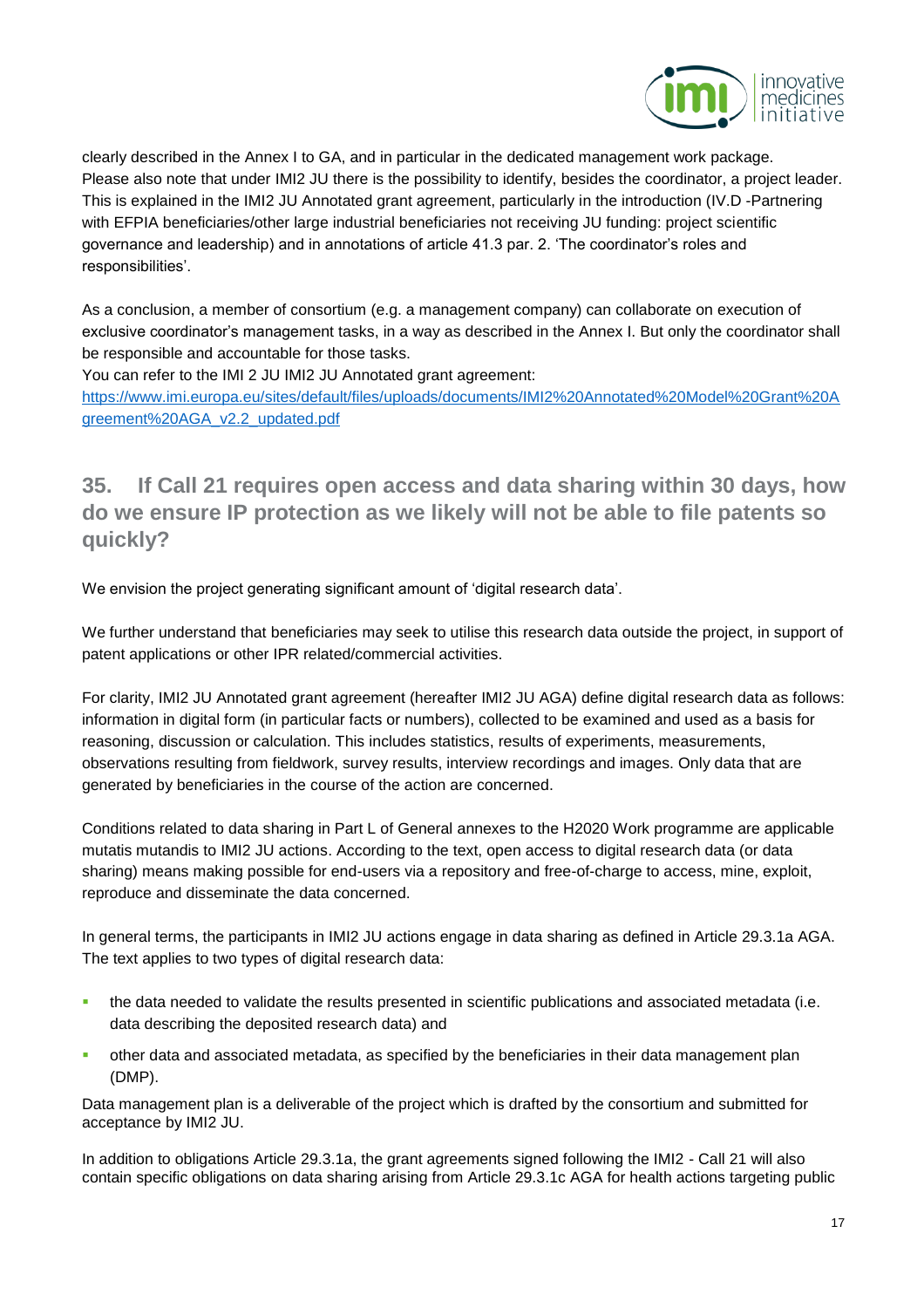

health emergencies. The text requires data sharing of any type of quality controlled digital research data and associated metadata at the latest within 30 days after it has been generated.

As an exceptional measure, the beneficiaries might replace the open access obligation of Article 29.3.1c AGA by specific access rights to third parties that need the research data to address the public health emergency. Such limitation would be granted by IMI2 JU or the Commission, upon request from the grant beneficiary.

Public health emergencies are those declared under the international rules, EU rules such as Decision 1082/2013 or under the applicable national framework.

It should be noted that the data sharing obligation of Article 29.3 AGA does not apply to specific categories of data, subject to distinct legal rules. These are, inter alia, personal data, subject to Article 39 AGA, data covered by confidentiality obligation and subject to Article 36 AGA or by obligation to protect results, subject to Article 27 AGA.

Besides, the data generated during the project and falling under the definition of 'results' as defined by Article 26 AGA is comprehensively subject to IMI2 IPR rules. For results which can be expected to be commercially or industrially exploitable, the conditions of Article 27 AGA to examine and possibly seek an appropriate form of protection, such as patent, trademark, copyrights, trade-secret or confidentiality agreements, will be relevant. Understandably, the specific requirements of granting access rights to results for other consortium partners, IMI2 JU and third parties as laid out in Article 26, 31 AGA would then be applicable.

As a conclusion, the data sharing obligation under IMI2 - Call 21 will apply according to conditions set in Articles 29.3.1a and 29.3.1c AGA and is relevant to data falling under the AGA definition of digital research data. Such data will be described in the Data management plan (DMP), provided preferably with the proposal or at the latest before the grant signature. DMP will indicate details on what data the project will generate, how it will be curated, exploited, made accessible for verification and re-use. DMP will be subject to IMI2 JU scrutiny and also to further modifications according to the project execution path. The data sharing does not change the obligation to protect specific data, such as personal, confidential data or those necessary to protect results. As an exception, beneficiary might request replacing the general data sharing obligation by specific rights granted to third parties that need the research data in order to address the public health emergency. Such request must be agreed upon by IMI2 JU or the Commission and include rights to access, mine, exploit and reproduce the data free of charge.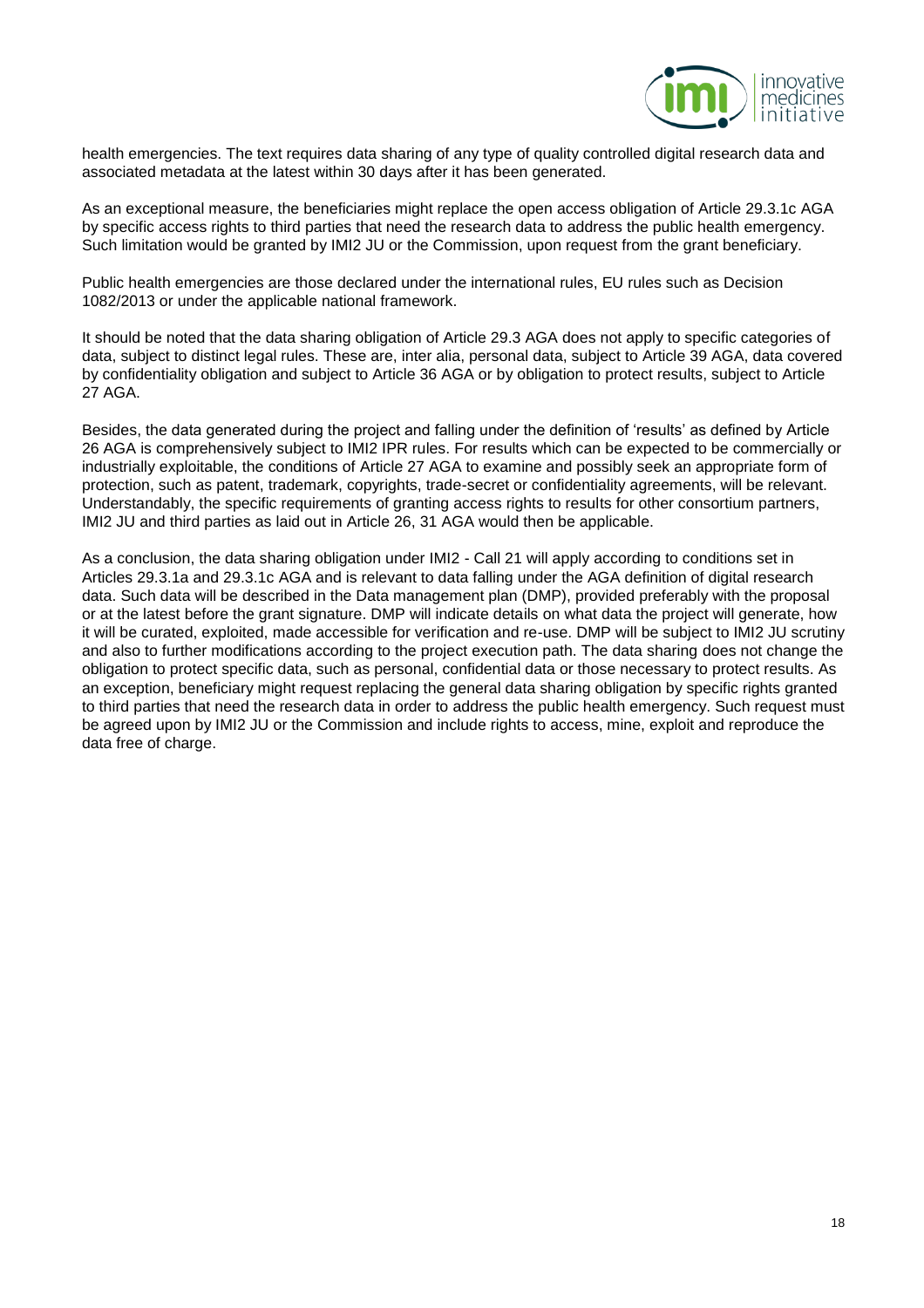

#### <span id="page-18-0"></span>**36. Can an institution participate in more than one consortia?**

There is no legal rule preventing a partner from participating in two (or more) proposals from competing consortia, provided that the entity meets all requirements to participate in an IMI2 JU call for proposals.

However, being a call for proposals a competitive process, please be aware that multiple participations might raise concerns within the competing consortia, mainly on matters of confidentiality and exchange of information useful to build the consortium.

# <span id="page-18-1"></span>**37. As I understand after reading all the information, we need to submit only the application through the Funding and Tenders portal with no additional documents. Do we need to provide at this stage (with the proposal) a collaboration agreement?**

The requirement for a submission in response to this single stage IMI2 Call 21 is the electronic submission of the proposal in the Funding & and Tenders portal. The proposals are submitted by the coordinator.

A collaboration agreement is only required in case your proposal will be successful. In such a case, your consortium will have to agree a collaboration agreement with the other consortia selected under this call 21 since all grant agreements signed under this call will be complementary grants. The collaboration agreement must ensure all consortia to cooperate with each other and share their learnings for the purpose of achieving the objectives of their respective actions, in order to maximise the impact.

## <span id="page-18-2"></span>**38. I am a bit unsure which template to use for this application as it is single stage and involves a clinical trial in our case. Could you please advise?**

The template used for submission in a single stage call for proposals is the same as the template for the second stage in a two stage procedure.

For this reason, you will find it on the webpage dedicated to essential IMI2 Call documents (link below), under the heading:

'Research and Innovation Actions - second stage proposal in a two-stage procedure and single-stage procedure.'

<https://www.imi.europa.eu/apply-funding/call-documents/imi2-call-documents>

The template for essential information for proposals including clinical trials / studies / investigations can be found under the link below:

[https://ec.europa.eu/research/participants/data/ref/h2020/other/legal/templ/h2020\\_tmpl-clinical-studies\\_2018-](https://ec.europa.eu/research/participants/data/ref/h2020/other/legal/templ/h2020_tmpl-clinical-studies_2018-2020_en.pdf) [2020\\_en.pdf](https://ec.europa.eu/research/participants/data/ref/h2020/other/legal/templ/h2020_tmpl-clinical-studies_2018-2020_en.pdf)

This guide provides detailed explanations on the required information, the word version of the template is then available in the submission environment.

In addition, you will find detailed information on submission of proposals in the IMI2 JU Manual for submission, evaluation and grant award:

[https://www.imi.europa.eu/sites/default/files/uploads/documents/apply-for-funding/call](https://www.imi.europa.eu/sites/default/files/uploads/documents/apply-for-funding/call-documents/imi2/IMI2_ManualForSubmission_v1.7_November2018.pdf)[documents/imi2/IMI2\\_ManualForSubmission\\_v1.7\\_November2018.pdf](https://www.imi.europa.eu/sites/default/files/uploads/documents/apply-for-funding/call-documents/imi2/IMI2_ManualForSubmission_v1.7_November2018.pdf)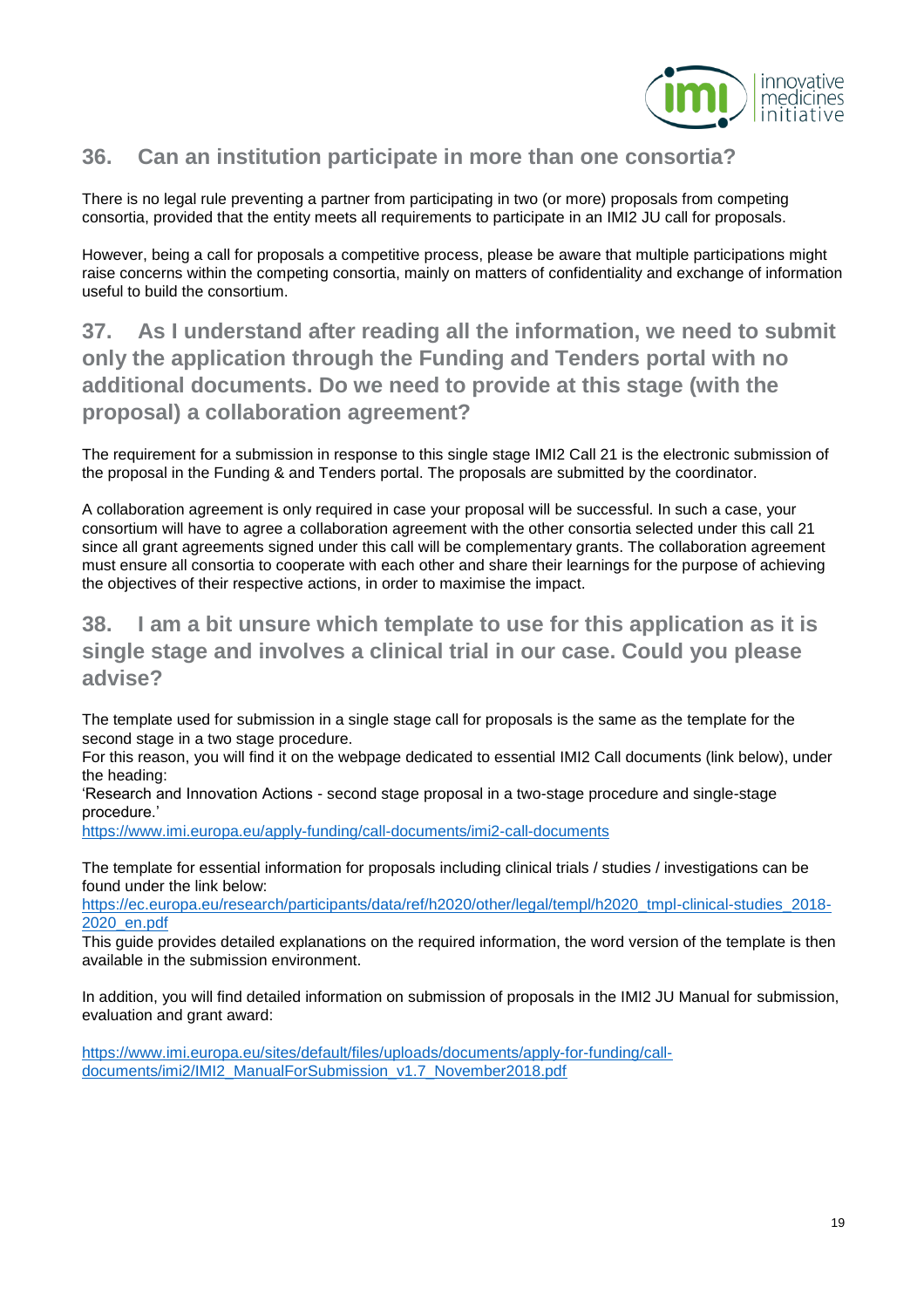

<span id="page-19-0"></span>**39. I am working on a proposal for IMI-2 call 21, but in order to make my project more complete I would like to perform some regulatory preclinical test. Could you please be so kind to let me know if this contribution could be performed by sub-contractors, and if yes what is the maximum admissible cost for a subcontractor?**

According to Article 13 of IMI2 JU Annotated grant agreement (AGA), subcontracts concern the implementation of action specific tasks, which are described in the Description of action (DoA). The subcontracted tasks may only cover a limited part of the action; there is no financial limit.

Any task necessary for the action can be subcontracted, if the required expertise is not available within the consortium. Additionally, the beneficiaries receiving IMI2 funding must ensure meeting all conditions established in Article 13 IMI2 JU MGA, such as the competitive selection of subcontractor, ensuring best value for money and respecting rules on conflict of interest.

Consequently, if the pre-clinical study is part of the project, described in DoA and no other participant and carry-out the task, it can be performed by a subcontractor.

Please note that, subcontracted activities, as any other of the proposed activities will be subject to the evaluation of the panel of expert according to the applicable evaluation criteria. For further information, you may also consult the relevant annotations in the IMI2 JU Annotated Grant Agreement.

<span id="page-19-1"></span>**40. I have read that the minimum requirement is three partners from 3 different EU member states or H2020 Associated countries. How are the requirements in regards to numbers of partners from the same country, is there a limit?**

The minimum eligibility condition for participation in a Research & innovation action (RIA) under this call is indeed at least three legal entities. Each of the three entities must be established in a different EU member state or H2020 associated country. All three entities must be independent of each other.

On the other hand, there are no maximum limits on number of participants based in the same country as far as the minimum eligibility condition is fulfilled. In fact these parameters should match up to the capacities and excellence brought to the consortium and also to the operational capacity to carry-out tasks foreseen in the proposals.

<span id="page-19-2"></span>**41. Data sharing versus intellectual property (IP) rights protection Within publicized documentation it is stated that beneficiaries in grants awarded under this topic must make available their research data, at the latest within 30 days after it has been generated. What kind of data the beneficiary is obligate to publicize and is it up to beneficiary decision which data cannot be shared due to IP rights protection? How, with the abovementioned obligation, we can keep our know-how within the company?**

Concerning your question on the interplay between the data-sharing obligation and intellectual property rights (IPR) protection, we envision the project generating significant amount of 'digital research data'.

We further understand that beneficiaries may seek to utilise this research data outside the project, in support of protecting their technical know-how, such as patent applications, business secret or protection of other IP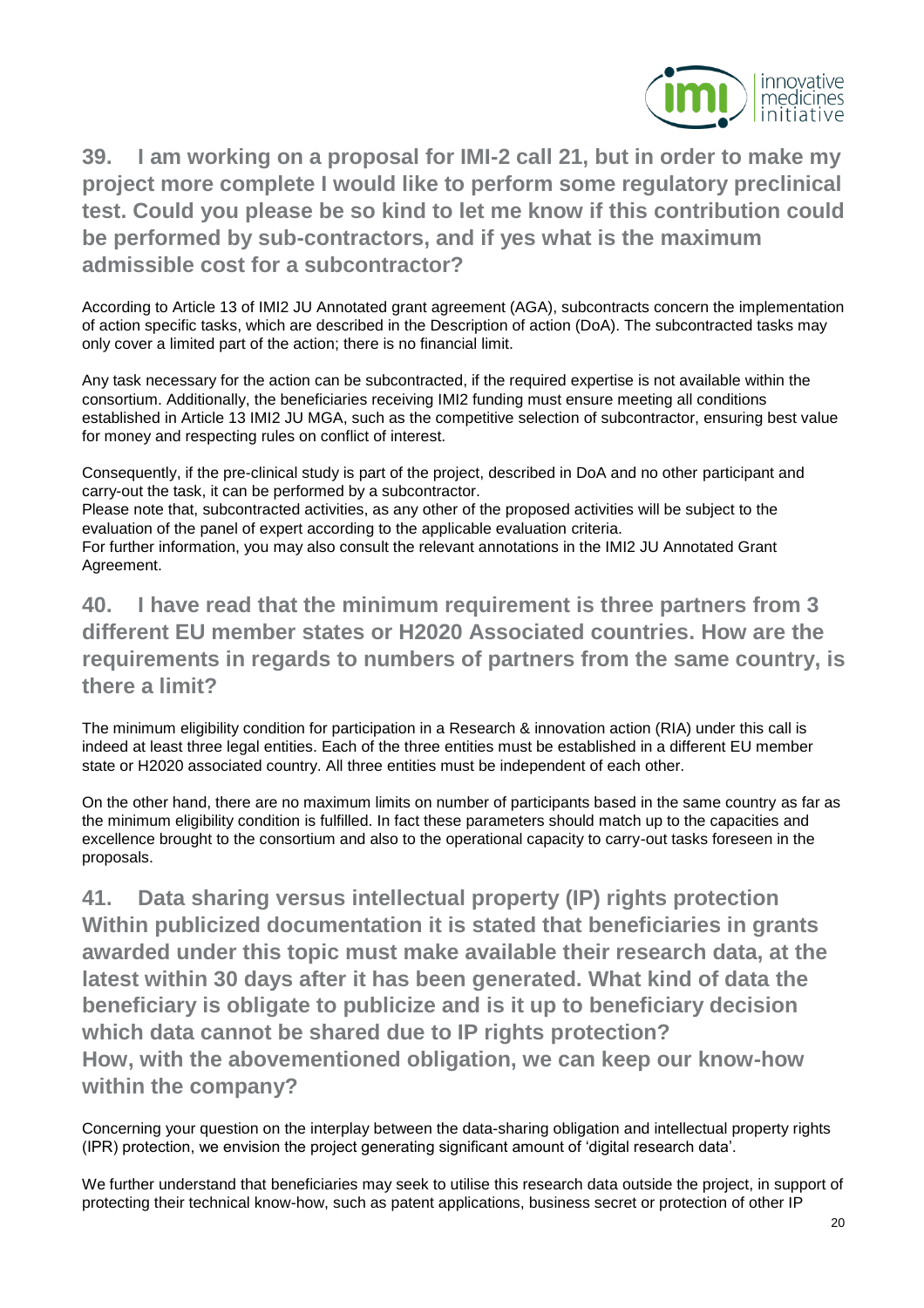

rights.

For clarity, IMI2 JU Annotated grant agreement (hereafter IMI2 JU AGA) define digital research data as follows: information in digital form (in particular facts or numbers), collected to be examined and used as a basis for reasoning, discussion or calculation. This includes statistics, results of experiments, measurements, observations resulting from fieldwork, survey results, interview recordings and images. Only data that are generated by beneficiaries in the course of the action are concerned.

Conditions related to data sharing in Part L of General annexes to the H2020 Work programme are applicable mutatis mutandis to IMI2 JU actions. According to the text, open access to digital research data (or data sharing) means making possible for end-users via a repository and free-of-charge to access, mine, exploit, reproduce and disseminate the data concerned.

In general terms, the participants in IMI2 JU actions engage in data sharing as defined in Article 29.3.1a of IMI2 JU Model grant agreement (MGA). The text applies to two types of digital research data: - the data needed to validate the results presented in scientific publications and associated metadata (i.e. data describing the deposited research data) and

- other data and associated metadata, as specified by the beneficiaries in their data management plan (DMP). Data management plan is a deliverable of the project which is drafted by the consortium and submitted for acceptance by IMI2 JU.

In addition to obligations Article 29.3.1a, the grant agreements signed following the IMI2 - Call 21 will also contain specific obligations on data sharing arising from Article 29.3.1c MGA for health actions targeting public health emergencies. The text requires data sharing of any type of quality controlled digital research data and associated metadata at the latest within 30 days after it has been generated.

As an exceptional measure, the beneficiaries might replace the open access obligation of Article 29.3.1c MGA by specific access rights to third parties that need the research data to address the public health emergency. Such limitation would be granted by IMI2 JU or the Commission.

Nevertheless, it should be noted that the data-sharing obligation of Article 29.3a and c MGA does not apply to specific categories of data, subject to distinct legal rules. These are, inter alia, personal data, subject to Article 39 MGA, data covered by confidentiality obligation and subject to Article 36 MGA or by obligation to protect results (e.g. IP generated in the action) , subject to Article 27 MGA.

Besides, the data generated during the project and falling under the definition of 'results' as defined by Article 26 MGA is comprehensively subject to IMI2 IPR rules. For results which can be expected to be commercially or industrially exploitable, the conditions of Article 27 AGA to examine and possibly seek an appropriate form of protection, such as patent, trademark, copyrights, trade-secret or confidentiality agreements, will be relevant. Understandably, the specific requirements of granting access rights to results for other consortium partners, IMI2 JU and third parties as laid out in Article 26, 31 AGA would then become applicable.

As a conclusion, the data-sharing obligation under IMI2 - Call 21 will apply according to conditions set in Articles 29.3.1a and 29.3.1c MGA and is relevant to data falling under the AGA definition of digital research data. Such data will be described in the Data management plan (DMP), provided preferably with the proposal or at the latest before the grant signature. DMP will indicate details on what data the project will generate, how it will be curated, exploited, made accessible for verification and re-use. DMP will be subject to IMI2 JU scrutiny and also to further modifications according to the project execution path. The data sharing does not change the obligation to protect specific data, such as personal, confidential data or those necessary to protect results, by seeking for example IPR registration. As an exception, beneficiary might request replacing the general datasharing obligation by specific rights granted to third parties that need the research data in order to address the public health emergency. Such request must be agreed upon by IMI2 JU or the Commission and include rights to access, mine, exploit and reproduce the data free of charge.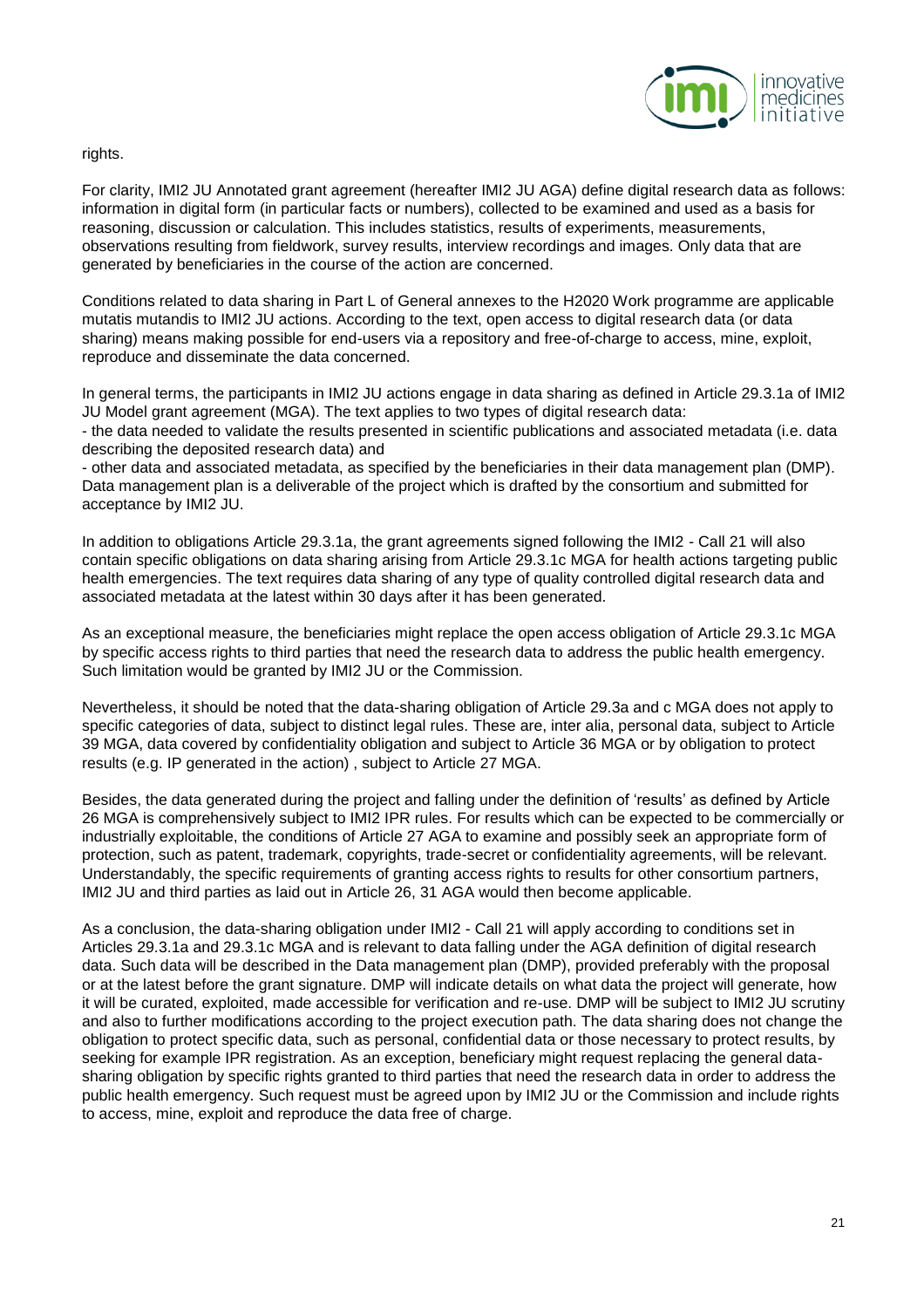

# <span id="page-21-0"></span>**42. The applicants are expected to have a contributing partner, i.e. an EFPIA company or affiliated entity, or an IMI2 JU Associate Partner contributing in-kind as part of consortium. What percentage of the proposal estimated budget should be provided by contributing partners, in form of in-kind or financial contribution?**

As you might know, the public-private partnership (PPP) principle attributes a significant role that EFPIA, other large industrial beneficiaries and IMI2 JU Associated Partners (AP) play in the implementation of the IMI2 JU actions.

The in-kind and financial contributions provided by EFPIA/AP beneficiaries are being matched, at IMI2 JU programme level, with the IMI2 JU funding provided to beneficiaries receiving funding.

In relation to your question, for IMI2 JU Call 21 there is no strict proportion in a consortium between the budget for participants receiving IMI2 JU funding and participants providing in-kind contribution. Nevertheless, the contributions from EFPIA/AP should be in line and proportioned to the scientific objectives and related activities described in the proposal. Additionally, the public-private partnership nature of the IMI2 JU should be taken into consideration when building the consortium and the proposal budget.

<span id="page-21-1"></span>**43. I was wondering about the number of winning consortia (and their average expected budgets) in order to put together a consortium. It's not clear from the call whether there will be one or several winning proposals and whether the 45m euros will be granted to one or several consortia. This is will be critical in deciding whether to partner with a few or many partners.** 

As for your question on how many projects will be funded and what is the average expected budget, this depends on the content, quality and requested IMI2 contribution of the submitted proposals.

As you might know, the scope of the Innovative Medicines Initiative 2 Joint Undertaking (IMI 2 JU)-Call 21 is to advance knowledge of SARS-CoV-2 and is articulated around four objectives:

- Development of antivirals as well as other types of therapeutics,
- Development of therapeutics to address the current and/or future coronavirus outbreaks,
- Development of diagnostics,
- Development of fast and reliable tools that go beyond the state of the art for detection of COVID-19

According to the IMI2 Call 21 text, the applicant consortia are expected to address at least one of the objectives of the topic. Hence, when deciding on the composition of the consortium, it is critical that the participation of each partner, and the tasks attributed to it, must be efficient and necessary for the project objectives. In particular, the requested funding must correspond to the content of the tasks foreseen in the proposal and should also correspond to the extent of topic scope covered and number of objectives addressed.

The applicant consortia in this call will be competing for the maximum total financial contribution from IMI2 JU up to EUR 45 000 000. Within this budgetary envelope, each proposal must be drafted as close as possible to the real estimated costs and include a sound justification of the requested IMI2 JU financial contribution. In fact, IMI2 JU Manual for submission indicates that proposals with an inflated budget are likely to receive a lower score.

Award of the grants will be made on the basis of this ranking, subject to the availability of budget. As a conclusion, the proposal budget should be based on the real estimated costs of the tasks described. The global envelope of EUR 45 000 000 will be awarded following the ranking order based on proposal(s)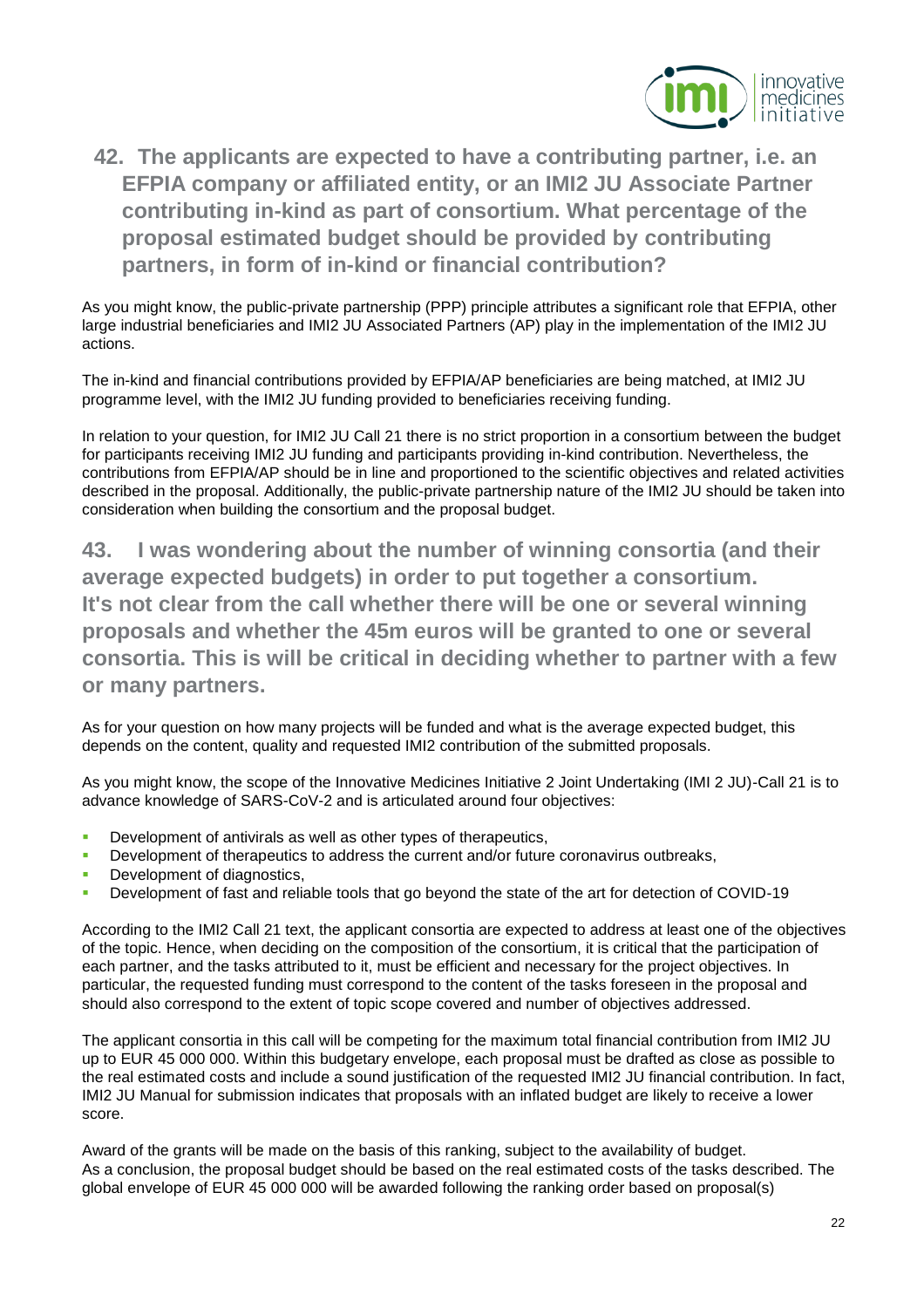

requested funding, as evaluated by the panel. The number of proposals eventually funded will depend from the amount of JU funding requested by the highest ranked proposal(s).

#### <span id="page-22-0"></span>**44. Can commercial service providers in diagnostics also participate?**

Concerning the eligibility to participate in the submission of a proposal, we refer to Article 7 of Regulation (EU) 1290/2013 (the H2020 Rules for participation). The text states that, any legal entity, regardless of its place of establishment, may participate in an action provided that the conditions laid down in this Regulation have been met, together with any conditions laid down in the relevant work plan.

However, the participation of each consortium partner, and the tasks attributed to it, must be necessary for the project objectives. In fact, the scope of the Innovative Medicines Initiative 2 Joint Undertaking (IMI 2 JU)-Call 21 is to advance knowledge of SARS-CoV-2, knowing that the proposals must address at least of the following objectives:

- Development of antivirals as well as other types of therapeutics,
- Development of therapeutics to address the current and/or future coronavirus outbreaks,
- Development of diagnostics,
- Development of fast and reliable tools that go beyond the state of the art for detection of COVID-19.

In addition, and concerning commercial companies, Article 1 of Regulation 622/2014 establishing IMI2 Rules for participation, declares that following entities will be eligible for IMI2 funding:

- legal entities established in a Member State or an associated country, or created under Union law; and
- micro, small and medium-sized enterprises and other companies with an annual turnover of EUR 500 million or less, the latter not being affiliated entities of companies with an annual turnover of more than 500 million.

If eligible for funding, the reimbursement rates are 100% of the direct eligible costs incurred (i.e. no business rate) during the project implementation, increased by 25% overheads.

As a conclusion, if the commercial services providers can provide tasks aligned with the research objectives of the proposal and necessary for this Research & innovation action, then they would be welcome to participate. If fulfilling the conditions of eligibility for funding, their costs could be reimbursed at the rates indicated above.

<span id="page-22-1"></span>**45. In the eForms the row of Partner 1 (Coordinator) is different from the other rows:** 

**- in the column "I" the Reimbursement rate is "0" and it is not fillable**

**- the overheads are not calculated and so this cost remains "0"**

**- the total of the costs that I enter (Personnel and Other direct costs) automatically appears in the columns reserved for EFPIA and associated** 

**partners.**

In the proposal e-forms, under 'Administrative data of participating organisations' for your entity, you probably selected "Member of EFPIA" or "IMI2 Associated partners".

If so, the tool considers your organisations as a contributing partner and therefore its budget fall under in kind contribution with no indirect costs.

We advise to verify the Administrative data of your organisation and modify as necessary.

It is not possible to undo the selection in those fields, it is only possible to modify them.